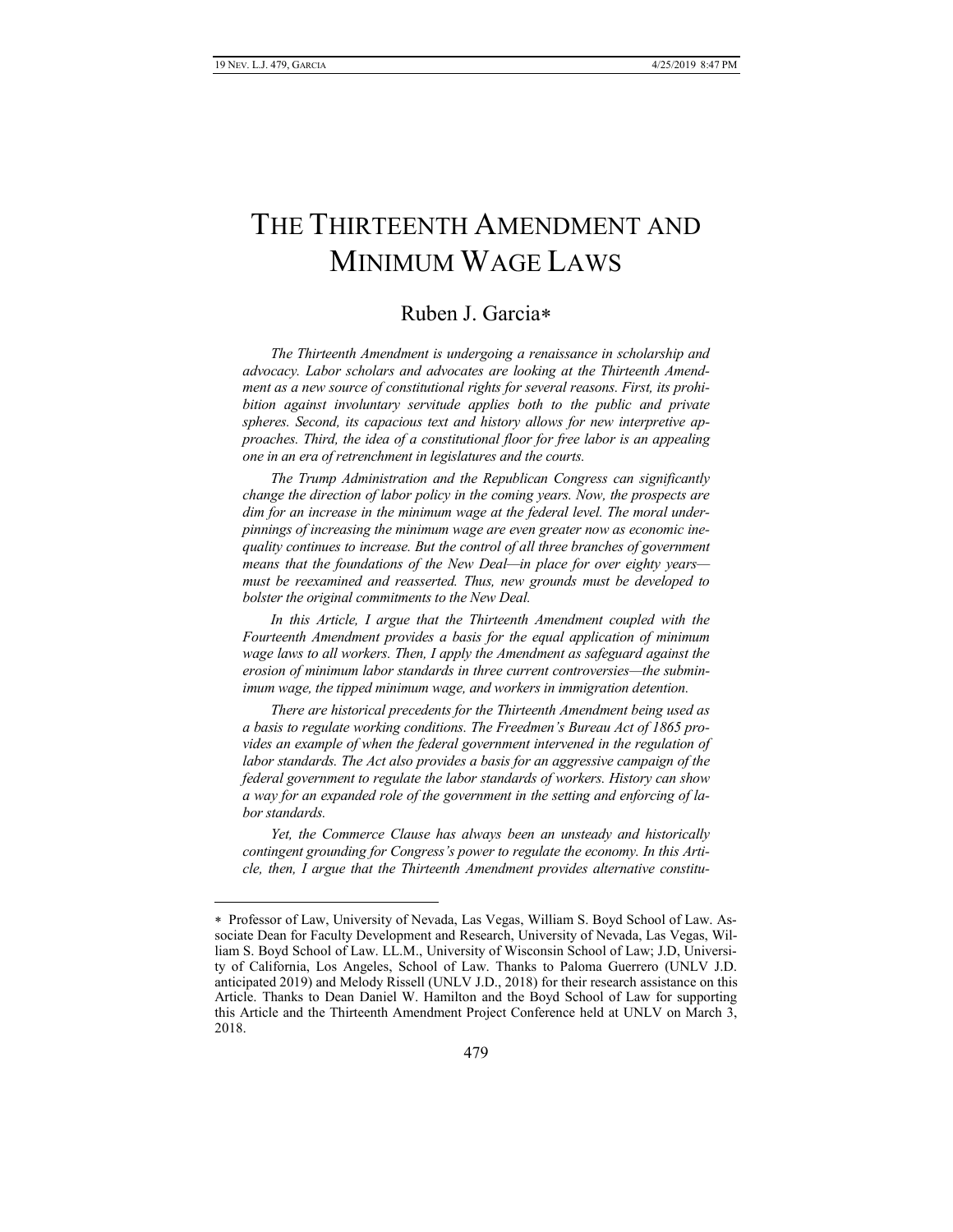*tional support for the federal minimum wage. This Article will also shine a light on workers who are not covered by any minimum wage because their states do not have a minimum wage and they are not covered by FLSA jurisdiction. Next, the Article will show how the movement for higher wages in the fast food industry has adopted the public-private flexibility of the Thirteenth Amendment as against the government and employers. The Article then concludes by exploring legal strategies—under the Thirteenth Amendment—to expand minimum wage laws to workers who are not covered by the laws.*

### TABLE OF CONTENTS

|   | I. THE TEXTUAL AND HISTORICAL FOUNDATIONS OF THE                |  |
|---|-----------------------------------------------------------------|--|
|   |                                                                 |  |
|   |                                                                 |  |
| Ш | THE THIRTEENTH AMENDMENT AS CONSTITUTIONAL                      |  |
|   |                                                                 |  |
|   | IV. THE POTENTIAL APPLICATIONS OF CONSTITUTIONAL OBLIGATIONS    |  |
|   |                                                                 |  |
|   |                                                                 |  |
|   | B. States' and Cities' Responsibilities in the Gig Economy  499 |  |
|   |                                                                 |  |
|   |                                                                 |  |
|   |                                                                 |  |
|   |                                                                 |  |
|   |                                                                 |  |

### **INTRODUCTION**

<span id="page-1-0"></span>The movements to raise minimum wage laws have had several successes in recent years. The "Fight for 15" movement achieved several victories at the state and local levels.<sup>1</sup> Even though the federal minimum wage has remained at \$7.25 per hour, state and local minimum wages have risen and will continue to rise in the coming years.<sup>2</sup> Even so, these movements have several other goals

<sup>&</sup>lt;sup>1</sup> In 2016, seven states raised their minimum wage levels, three which almost hit the \$15 per hour level. Including local governments, twenty-five states and localities raised their minimum wage laws in 2016. *25 States & Localities Approved Minimum Wage Increases in 2016, More Than Any Other Year Since Fight for \$15 Began*, NAT'L EMP. L. PROJECT (Dec. 21, 2016), https://www.nelp.org/wp-content/uploads/PR-Minimum-Wage-Increases-New-Ye ar-2016-2017.pdf [https://perma.cc/RJ55-4GBZ].

<sup>&</sup>lt;sup>2</sup> The minimum wage in California is currently \$10 or \$10.50 an hour depending on the size of the business and will go to \$15 per hour in 2022 for employers with 26 or more employees, and a year later in 2023. *California Minimum Wage Workers Will Receive \$15 per Hour by 2023*, GOVDOCS (Apr. 8, 2016), https://www.govdocs.com/california-15-statewide-minim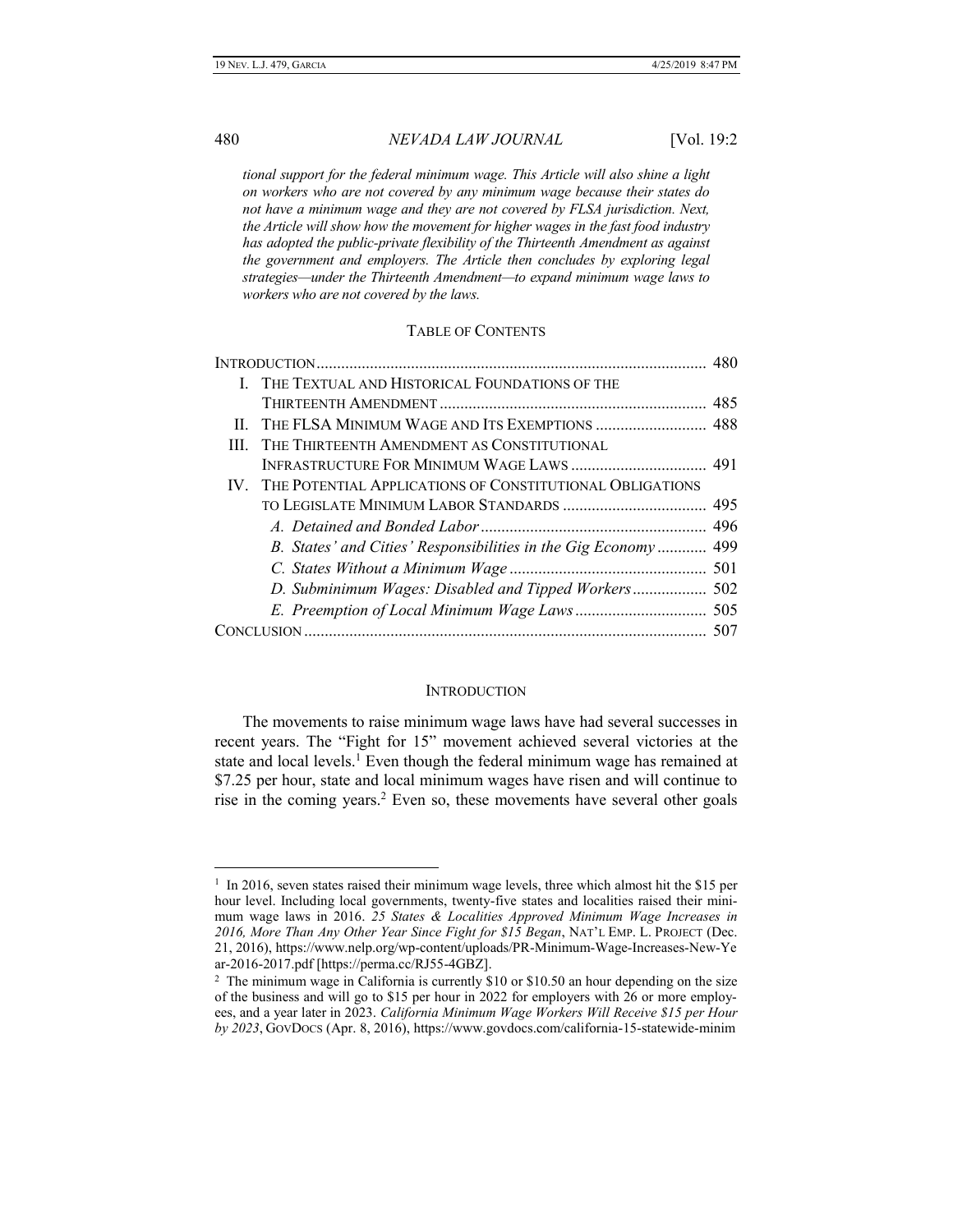$\overline{a}$ 

Winter 2018] *MINIMUM WAGE LAWS* 481

that include raising the minimum wage for tipped workers and stronger enforcement of existing laws covering minimum wage and overtime laws.<sup>3</sup> These goals have been stalled by the gridlock that occurred under President Obama's administration.<sup>4</sup> Now with the presidency of Donald Trump, there likely will be retrenchment in federal labor policy.

While the federal minimum wage may be set at \$7.25 for now, the possibility that the federal government will attempt to preempt state and local legislation to raise the minimum wage makes the need for protective legal theories at the federal and state levels more urgent.<sup>5</sup> Even if there is a rise in the federal minimum wage, it is quite likely that the federal government will scale back its enforcement of wage and hour law.

In this Article, I argue that the Thirteenth Amendment can challenge instances of unequal applications of minimum wage laws. I argue that the history, text and structure of the Amendment can support the passage of minimum wage legislation. Further, I argue that in conjunction with the Fourteenth Amendment, the Thirteenth Amendment imposes obligations on States to enforce minimum labor standards. These obligations, coupled with the racial and nativist history of exclusions and exemptions to minimum wage laws, render exemptions for certain kinds of workers and employment vulnerable to constitutional challenge.

In the new and growing literature of government obligations under the Constitution, the possibilities under the Thirteenth Amendment remain to be further developed.<sup>6</sup> The Fourteenth Amendment is generally considered to pro-

um-wage [https://perma.cc/J6UT-23P4]. In New York City, the minimum wage is currently \$9.70 an hour but went up to \$15 per hour for businesses of a certain size in 2018. *See Minimum Wage*, N.Y. STATE DEP'T LABOR, https://www.labor.ny.gov/workerprotection/laborsta ndards/workprot/minwage.shtm [https://perma.cc/V4BW-THRN] (last visited Nov. 11, 2018). In Washington D.C., the minimum wage will be \$15 per hour by 2020. Matt Vasilogambros, *D.C.'s Minimum-Wage Hike*, ATLANTIC (June 7, 2016), www.theatlantic.com/ne ws/archive/2016/06/dc-minimum-wage/486041/ [https://perma.cc/3MFX-84SQ].

<sup>3</sup> *See It's Time to do More Than Raise the Tipped Minimum Wage*, ONE FAIR WAGE http://o nefairwage.com/about [https://perma.cc/38D6-97PK] (last visited Jan. 25, 2018).

<sup>&</sup>lt;sup>4</sup> After passage of the Patient Protection and Affordable Care Act of 2010, no major legislation was enacted for the rest of the Obama Administration. *See generally* Ruben J. Garcia, *"An Equally Divided Court": Workplace Law in the U.S. Supreme Court 2015-2016*, 20 EMP. RTS. & EMP. POL'Y J. 197 (2016); s*ee also* Tamara Lytle, *Obama's Grand Plans Face Troubled Times*, AARP BULL. (Nov. 3, 2010), https://www.aarp.org/politics-society/govern ment-elections/info-11-2010/elections\_impact\_on\_obamas\_agenda.html [https://perma.cc/8 T38-PP5M].

<sup>&</sup>lt;sup>5</sup> The Fair Labor Standards Act currently makes clear that state and local governments may enact minimum wage and hour legislation. *See generally* 29 U.S.C. § 213 (2012). Some states, such as Alabama, have preempted state laws that have been challenged. Bailey v. Alabama, 219 U.S. 219, 243–44 (1911). As of now, however, the law is stayed pending appeal. *See id.* at 245.

<sup>6</sup> *See* Joseph Fishkin & William E. Forbath, *The Anti-Oligarchy Constitution*, 94 B.U. L. REV. 669, 689 (2014) (stating basic principles of the democracy of opportunity tradition remain affirmative constitutional obligations of government); Rebecca E. Zietlow, *A Positive*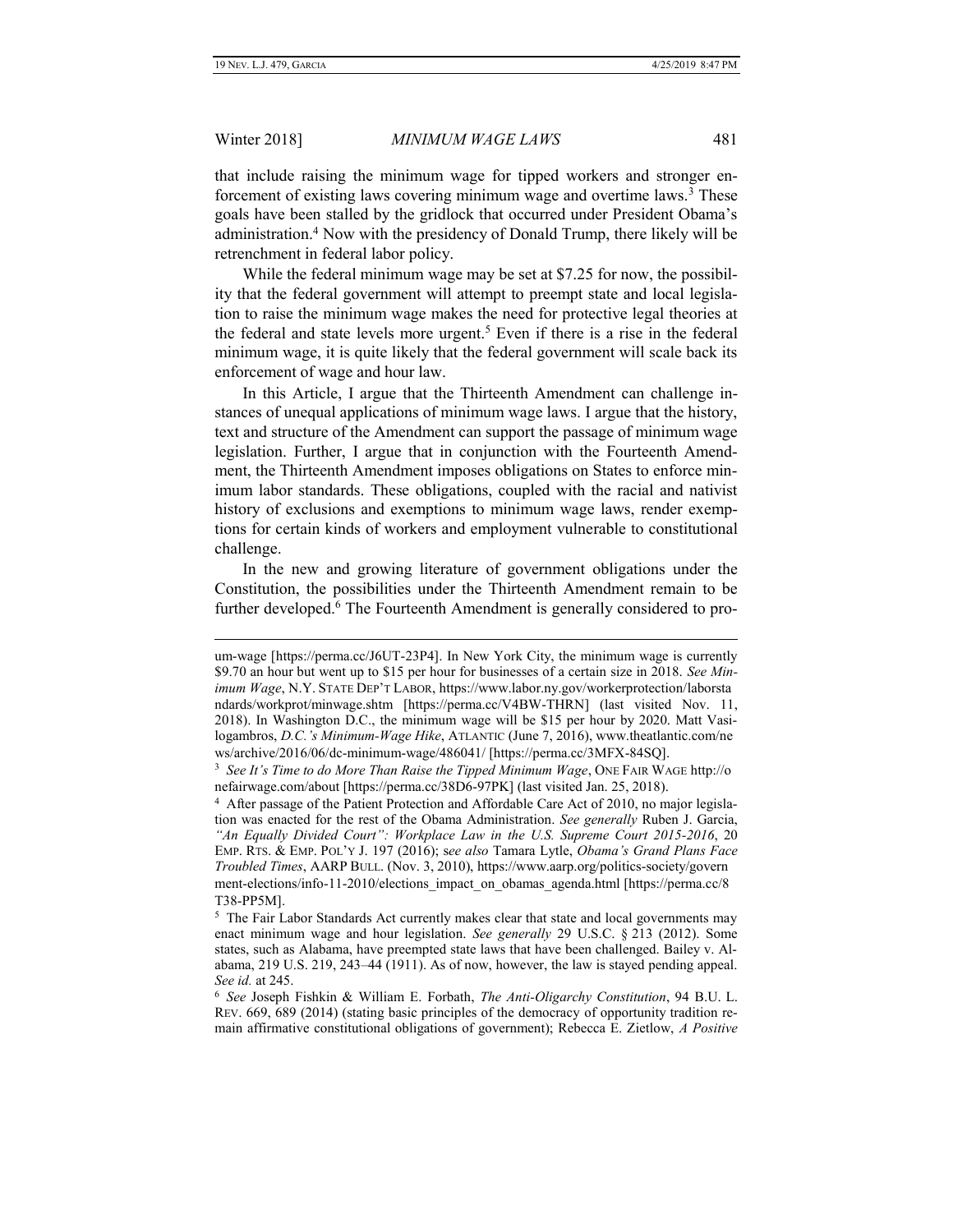vide rights against government interference, but not positive obligations.<sup>7</sup> Attempts to locate responsibility to the government to provide education, housing and healthcare under the Fourteenth Amendment have generally been unsuccessful.<sup>8</sup> But there is also growing literature about the Thirteenth Amendment.<sup>9</sup> In keeping with my past work on new sources of worker protections in an era of political gridlock, the question this Article addresses is whether the structure, text, and history of the Thirteenth Amendment suggest that the amendment provides an obligation for government to regulation.<sup>10</sup>

Several scholars have applied the Thirteenth Amendment to labor problems, including James Gray Pope, Rebecca Zietlow, and Lea VanderVelde.<sup>11</sup> This Article applies these insights to several contemporary problems involving the minimum wage. While there are several reasons to focus on the Thirteenth Amendment as an independent basis for minimum labor standards, in this Article I argue that the Thirteenth and Fourteenth Amendments in conjunction provide a powerful case for equally applied minimum wages for all those who work.

There is an emerging shift in scholarship toward what the Constitution obligates government to do (positive), rather than what the Constitution prevents government from doing (negative).<sup>12</sup> William Forbath and Joseph Fishkin have argued that government is required to preserve the republic and the "antioligarchy" Constitution.<sup>13</sup> Forbath and Fishkin focused on the guarantee of a

*Right to Free Labor*, 39 SEATTLE U. L. REV. 859, 861 (2016) (explaining how the Thirteenth Amendment contains a positive guarantee of rights).

<sup>7</sup> *See generally* NW Barber, *Constitutionalism: Negative and Positive*, 38 DUBLIN U. L.J. 249 (2015) (arguing the constitutionalism doctrine requires the creation of effective, competent state institutions).

<sup>8</sup> *See generally* MARTHA F. DAVIS, BRUTAL NEED: LAWYERS AND THE WELFARE RIGHTS MOVEMENT 1960-1973 81–97 (1993).

<sup>9</sup> *See, e.g.*, ALEXANDER TSESIS, THE THIRTEENTH AMENDMENT AND AMERICAN FREEDOM: A LEGAL HISTORY 114 (2004).

<sup>&</sup>lt;sup>10</sup> See generally RUBEN J. GARCIA, MARGINAL WORKERS: HOW LEGAL FAULT LINES DIVIDE WORKERS AND LEAVE THEM WITHOUT PROTECTION (2012).

<sup>11</sup> *See generally* James Gray Pope, *Labor's Constitution of Freedom*, 106 YALE L.J. 941, 943 (1997); Lea S. VanderVelde, *The Labor Vision of the Thirteenth Amendment*, 138 U. PA. L. REV. 437, 495 (1989) ("By abolishing slavery and involuntary servitude, the framers of the thirteenth amendment sought to advance both a floor of minimum rights for all working men and an unobstructed sky of opportunities for their advancement."); Zietlow, *supra* note 6.

<sup>12</sup> *See* Sotirios A. Barber, *Fallacies of Negative Constitutionalism*, 75 FORDHAM L. REV. 651, 651 (2006) (comparing the negative and positive views of the United States Constitution).

<sup>13</sup> *See* Fishkin & Forbath, *supra* note 6, at 678–79 (arguing that government has a constitutional obligation to prevent oligarchy, preserve a broad middle class, and construct a democracy of inclusion and opportunity and urging the recovery of a tradition in which issues of political economy are understood as constitutional).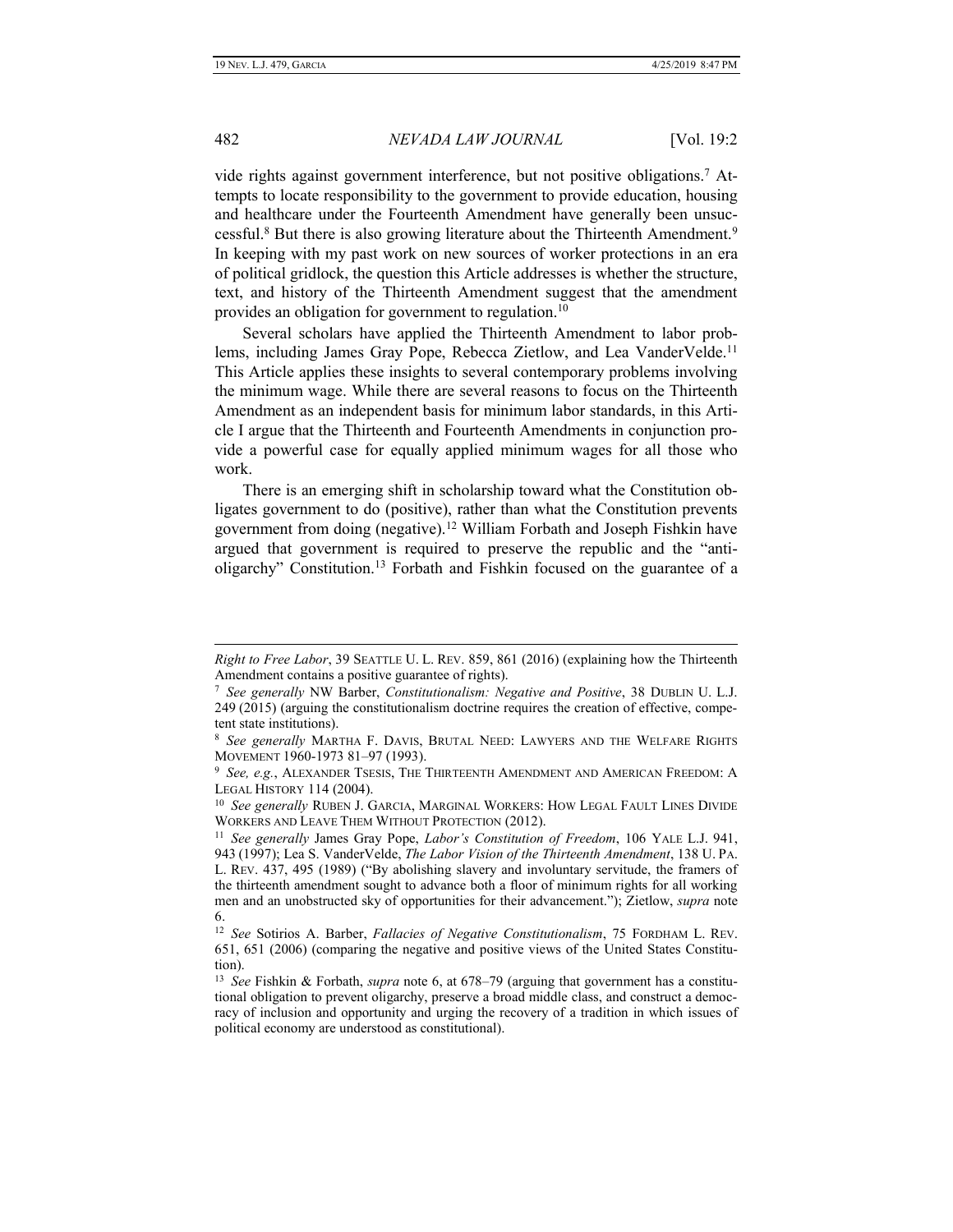republican form of government as a counterweight to the Court's *Citizens United* decision, which tilted the political system toward elites.<sup>14</sup>

In the American constitutional system, it is usually assumed that the Constitution sets up a system of negative rights, dictating what the government must refrain from doing.<sup>15</sup> But this vision of the Constitution stems largely from United States Supreme Court constrained interpretations of the Bill of Rights and the Fourteenth Amendment.<sup>16</sup> The Thirteenth Amendment can be a positive basis for the establishment of labor standards, including the minimum wage, given the history, purpose and interpretations of the Amendment.<sup>17</sup> Congressional action, however, should not be expected nor necessary. In this Article, I argue that the Thirteenth Amendment places obligations for governments to provide and enforce minimum labor standards. The remaining question is what those standards should be. The government's obligation to legislate a minimum wage seems to be a core obligation under the free labor system mandated by the Thirteenth Amendment.<sup>18</sup> In combination with the Fourteenth Amendment, there is a compelling case that governments have a duty to enforce minimum labor standards.

There is much debate now about increasing the minimum wage, but there is very little chance of any increase in the federal minimum wage until politics in Washington D.C. change.<sup>19</sup> Nonetheless, public opinion polls routinely place support for raising the federal minimum wage above 70 percent.<sup>20</sup> At the same

 $\overline{a}$ 

19 *See* Garcia, *supra* note 4, at 199–200.

<sup>14</sup> *See id.* at 695–96.

<sup>&</sup>lt;sup>15</sup> See generally VanderVelde, *supra* note 11 (arguing the Thirteenth Amendment addresses fair and just labor relations).

<sup>16</sup> *See generally* Rebecca E. Zietlow, *James Ashley's Thirteenth Amendment*, 112 COLUM. L. REV. 1697 (2012) (describing Representative James Ashley's theories of racial and classbased oppression concerning the Thirteenth Amendment).

<sup>17</sup> *See generally* Rebecca E. Zietlow, *The Rights of Citizenship: Two Framers, Two Amendments*, 11 PA. J. CONST. L. 1269 (2009) (discussing views of citizenship held by Representatives Ashley and Bingham).

<sup>18</sup> *See, e.g.*, Mark A. Graber, *The Second Freedmen's Bureau Bill's Constitution*, 94 TEX. L. REV. 1361, 1366 (2016) (showing how "the Second Freedmen's Bureau Bill's Constitution . . . was better structured to place economic inequality and dependency at the core of American constitutionalism than the judicially driven constitutionalism of the present."); Jamal Greene, *Thirteenth Amendment Optimism*, 112 COLUM. L. REV. 1733, 1737 (2012) (explaining some pessimism about Thirteenth Amendment optimism); Ayesha Bell Hardaway, *The Paradox of the Right to Contract: Noncompete Agreements as Thirteenth Amendment Violations*, 39 SEATTLE U. L. REV. 957, 978–80 (2016) (arguing that noncompete agreements between employers and workers earning low wages while performing unskilled labor are a violation of the Thirteenth Amendment); *see generally* Cynthia Estlund, *The "Constitution of Opportunity" in Politics and in the Courts*, 94 TEX. L. REV. 1447 (2016) (exploring the potential of the "constitution of opportunity" in the labor arena).

<sup>20</sup> *See, e.g.*, Niv Elis, *Poll: Bipartisan Majority Supports Raising Minimum Wage*, HILL (June 1, 2017, 12:01 PM), https://thehill.com/homenews/335837-poll-bipartisan-majority-su pports-raising-minimum-wage [https://perma.cc/QU9R-5CLQ] (stating that a poll shows 74 percent of respondents supported increasing the federal minimum wage); *see also* Bruce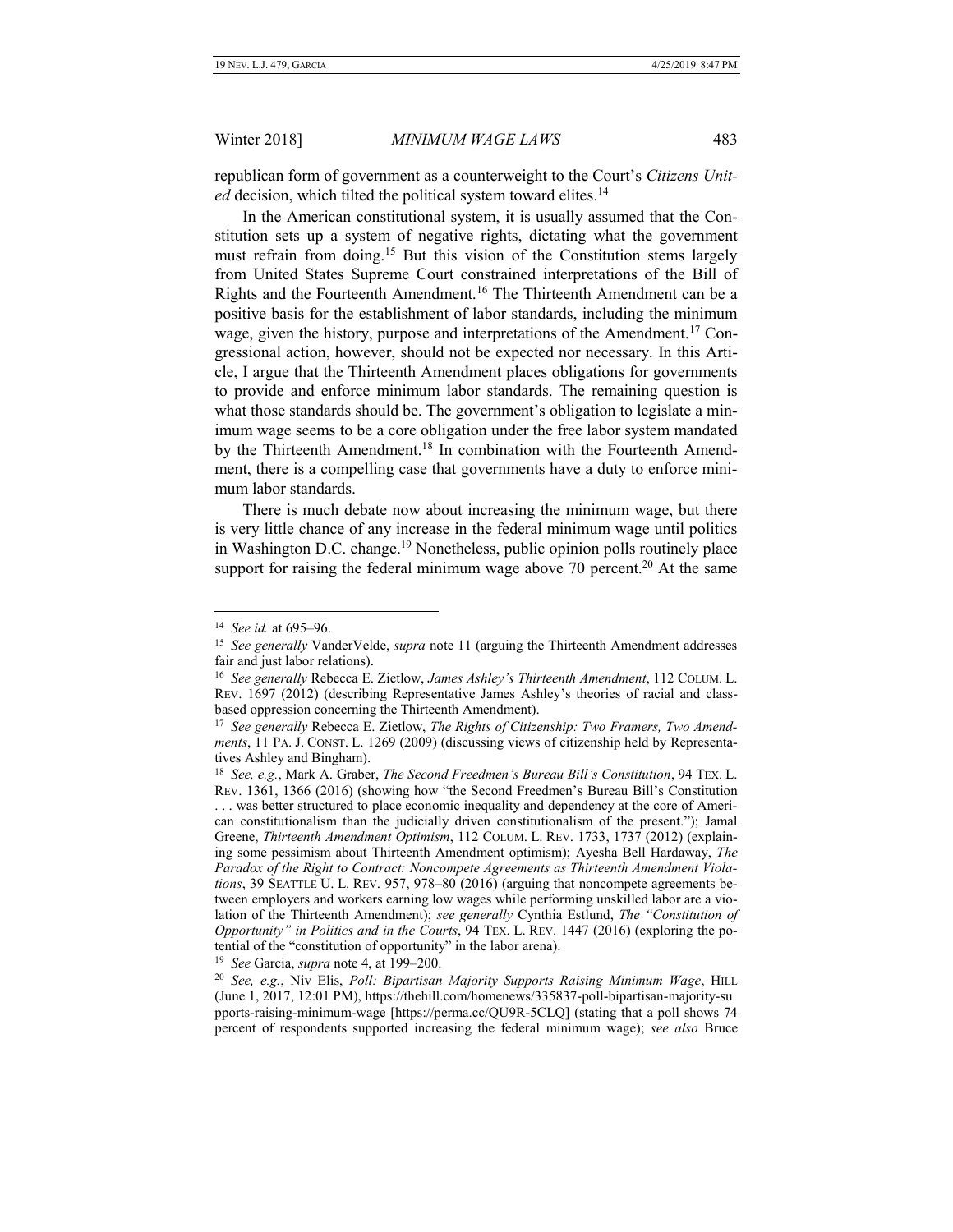time, minimum wage laws remain very popular public policies for legislators and voters at the state and local levels.<sup>21</sup> Still, there are holes in the system of free labor that a jurisprudence of constitutional obligation jurisprudence may be used to address: (1) the lack of any state minimum wage laws, as is the case currently in five states; (2) exemptions that leave large sections of the workforce unprotected; and (3) government's failure to adequately enforce minimum wage laws that do exist. This Article discusses these gaps in the free labor system and the workers that fall through them and how a dialogue of constitutional obligations under the Thirteenth Amendment might be utilized to challenge them. The racial underpinnings of labor laws are the "badges and incidents" of servitude that the Thirteenth Amendment intended to eradicate.

For years, even with these gaps, there has been criticism of minimum wage law as an ineffective antipoverty tool, or whether it is counterproductive to economic growth.<sup>22</sup> Various economists questioned the efficiency of the minimum wage, while others have found no substantial loss of employment with increases in the minimum wage. $23$  Several states have launched successful campaigns to increase the minimum wage, but the federal minimum wage has remained stagnant since 2009.<sup>24</sup>

Further, recent decisions of the Supreme Court raise questions about the durability of the Commerce Clause as the constitutional authority for the federal minimum wage.<sup>25</sup> After the United States Supreme Court decided the *United States v. Darby* case in 1941, the constitutionality of the minimum wage was settled.<sup>26</sup> However, placing the constitutional basis for minimum wage on Con-

Drake, *Polls Show Strong Support for Minimum Wage Hike*, PEW RES. CTR. (Mar. 4, 2014), http://www.pewresearch.org/fact-tank/2014/03/04/polls-show-strong-support-for-minimum -wage-hike/ [https://perma.cc/6ACJ-Y54B].

<sup>21</sup> *See* Jaclyn Diaz, *Minimum Wages Set to Rise in Several States, Cities*, BLOOMBERG L. (Dec. 26, 2018, 6:30 AM), https://news.bloomberglaw.com/daily-labor-report/minimum-wag es-set-to-rise-in-several-states-cities [https://perma.cc/672M-FEXE] (providing that minimum wage is set to rise in nineteen states in 2019).

<sup>22</sup> Noah D. Zatz, *The Minimum Wage as a Civil Rights Protection: An Alternative to Antipoverty Arguments?*, 2009 U. CHI. LEGAL F. 1, 33–42 (2009) (discussing how the minimum wage might be justified under new theories).

<sup>23</sup> *See generally* David Neumark & William Wascher, *Minimum Wages and Low-Wage Workers: How Well Does Reality Match the Rhetoric*, 92 MINN. L. REV. 1296 (2008) (assessing "how the economic effects of minimum wages match the rhetoric that minimum wage proponents and opponents have espoused").

<sup>24</sup> *See History of Federal Minimum Wage Rates Under the Fair Labor Standards Act, 1938- 2009*, DEP'T LAB.: WAGE & HOUR DIV., https://www.dol.gov/whd/minwage/chart.htm [https: //perma.cc/36DD-V9E3] (last visited Nov. 14, 2018).

<sup>25</sup> *See* United States v. Darby, 312 U.S. 100, 125–26 (1941) (upholding the constitutionality of the Fair Labor Standards Act).

 $^{26}$  Kirstin Downey, The Woman Behind the New Deal: The Life of Frances Perkins, FDR'S SECRETARY OF LABOR AND HIS MORAL CONSCIENCE 268 (2009).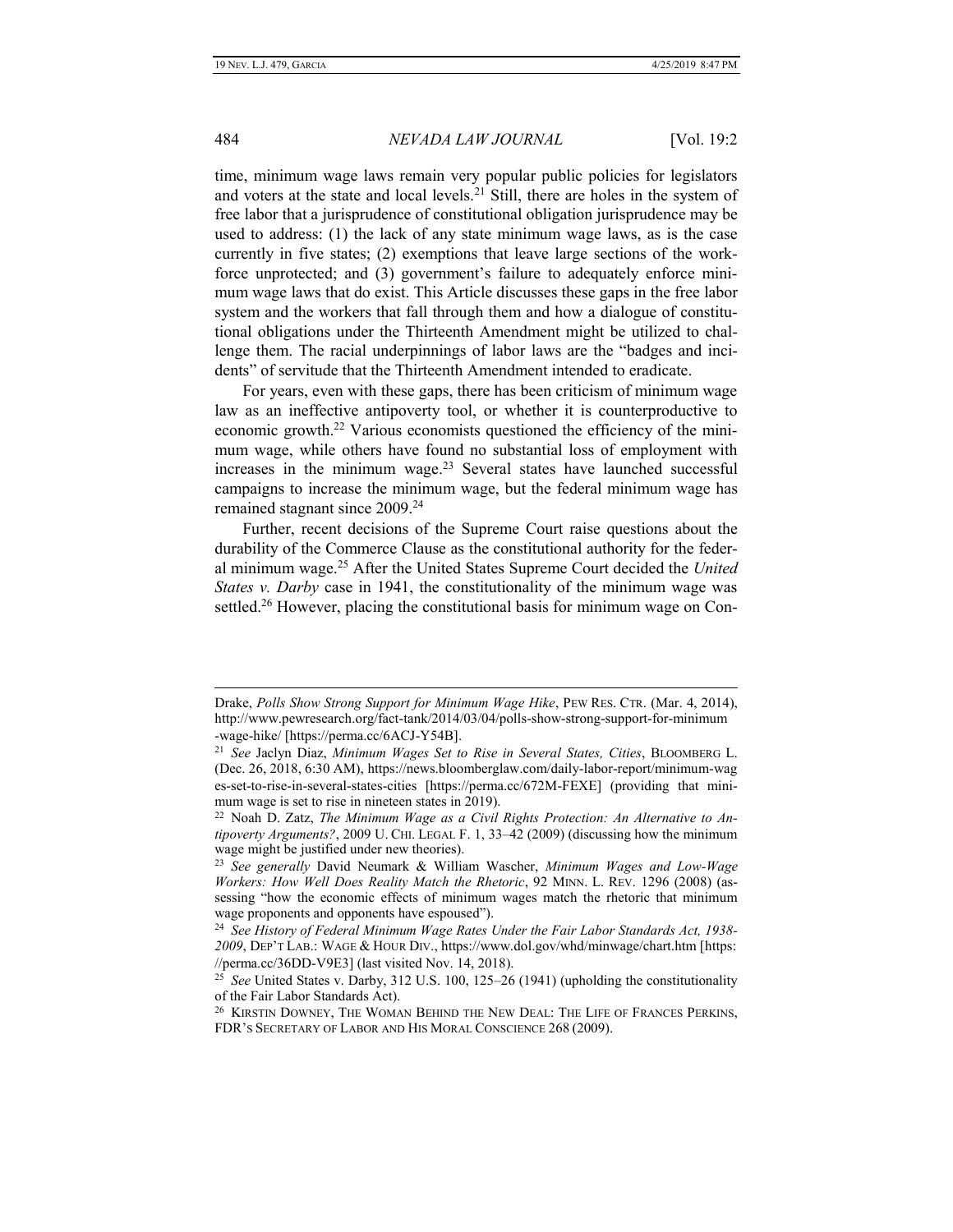gress's authority to regulate interstate commerce lacks a basis in labor norms.<sup>27</sup> Further, basing the federal minimum wage on the Commerce Clause could be destabilized by future changes in Supreme Court doctrine.<sup>28</sup>

# <span id="page-6-0"></span>I. THE TEXTUAL AND HISTORICAL FOUNDATIONS OF THE THIRTEENTH AMENDMENT

Section One of the Thirteenth Amendment to the United States Constitution provides: "Neither slavery nor involuntary servitude, except as a punishment for crime whereof the party shall have been duly convicted, shall exist within the United States, or any place subject to their jurisdiction."<sup>29</sup> Section Two of the Amendment gives Congress the power to enforce the Amendment through "appropriate legislation."<sup>30</sup> Since its enactment in 1865, the Thirteenth Amendment has become the basis for several federal statutes, including the Civil Rights Act of 1866 and the Peonage Act of 1867.<sup>31</sup>

History shows that the Reconstruction Congress intended to make a fundamental change in the state-federal relationship.<sup>32</sup> The Reconstruction Congress wanted to encourage states to enact legislation to remove the badges and incidents of slavery.<sup>33</sup> The Radical Republicans enacted the Freedmen's Bureau which ensured fair contracts for former slaves and set minimum wages.<sup>34</sup> Further, the principle that no one can voluntarily enter a peonage relationship shares the same normative commitment of the Fair Labor Standards Act  $(FLSA)$ —that no one can agree to work for less than the minimum wage.<sup>35</sup>

<sup>27</sup> *See generally* James Gray Pope, *The Thirteenth Amendment Versus the Commerce Clause: Labor and the Shaping of American Constitutional Law, 1921-1957*, 102 COLUM. L. REV. 1 (2002).

<sup>28</sup> *See generally* Thomas C. Leonard, *The Very Idea of Applying Economics: The Modern Minimum-Wage Controversy and Its Antecedents*, 32 HIST. POL. ECON. 117 (2000) (explaining how the minimum-wage controversy is important to economics as a policy science).

<sup>&</sup>lt;sup>29</sup> U.S. CONST. amend. XIII,  $\S$  1.

 $30$  U.S. CONST. amend. XIII, § 2.

<sup>31</sup> *See, e.g.*, 18 U.S.C. § 245(b)(2) (2012); *see also* Aviam Soifer, *Federal Protection, Paternalism, and the Virtually Forgotten Prohibition of Voluntary Peonage*, 112 COLUM. L. REV. 1607, 1608–11, 1629 (2012) (Congress based the Peonage Abolition Act of 1867 on the Enforcement Clause of the Thirteenth Amendment); *The Matthew Shepard and James Byrd, Jr., Hate Crimes Prevention Act of 2009*, DEP'T JUST., https://justice.gov/crt/matthewshepard-and-james-byrd-jr-hate-crimes-prevention-act-2009-0 [https://perma.cc/B9NE-969

<sup>9]</sup> (last visited Nov. 27, 2018) (stating that the James Byrd Hate Crimes Act was enacted pursuant to the Thirteenth Amendment).

<sup>&</sup>lt;sup>32</sup> MICHAEL VORENBERG, FINAL FREEDOM: THE CIVIL WAR, THE ABOLITION OF SLAVERY, AND THE THIRTEENTH AMENDMENT 28 (2004).

<sup>33</sup> *Id.* at 26.

<sup>&</sup>lt;sup>34</sup> LAURA F. EDWARDS, A LEGAL HISTORY OF THE CIVIL WAR AND RECONSTRUCTION: A NATION OF RIGHTS 90–95 (2015); RISA L. GOLUBOFF, THE LOST PROMISE OF CIVIL RIGHTS 151–52 (2007).

<sup>35</sup> Risa L Goluboff, *The Thirteenth Amendment and the Lost Origins of Civil Rights*, 50 DUKE L.J. 1609, 1647–67 (2001) (discussing how lawyers in the Department of Justice turned to the Thirteenth Amendment as a constitutional basis for civil rights protection).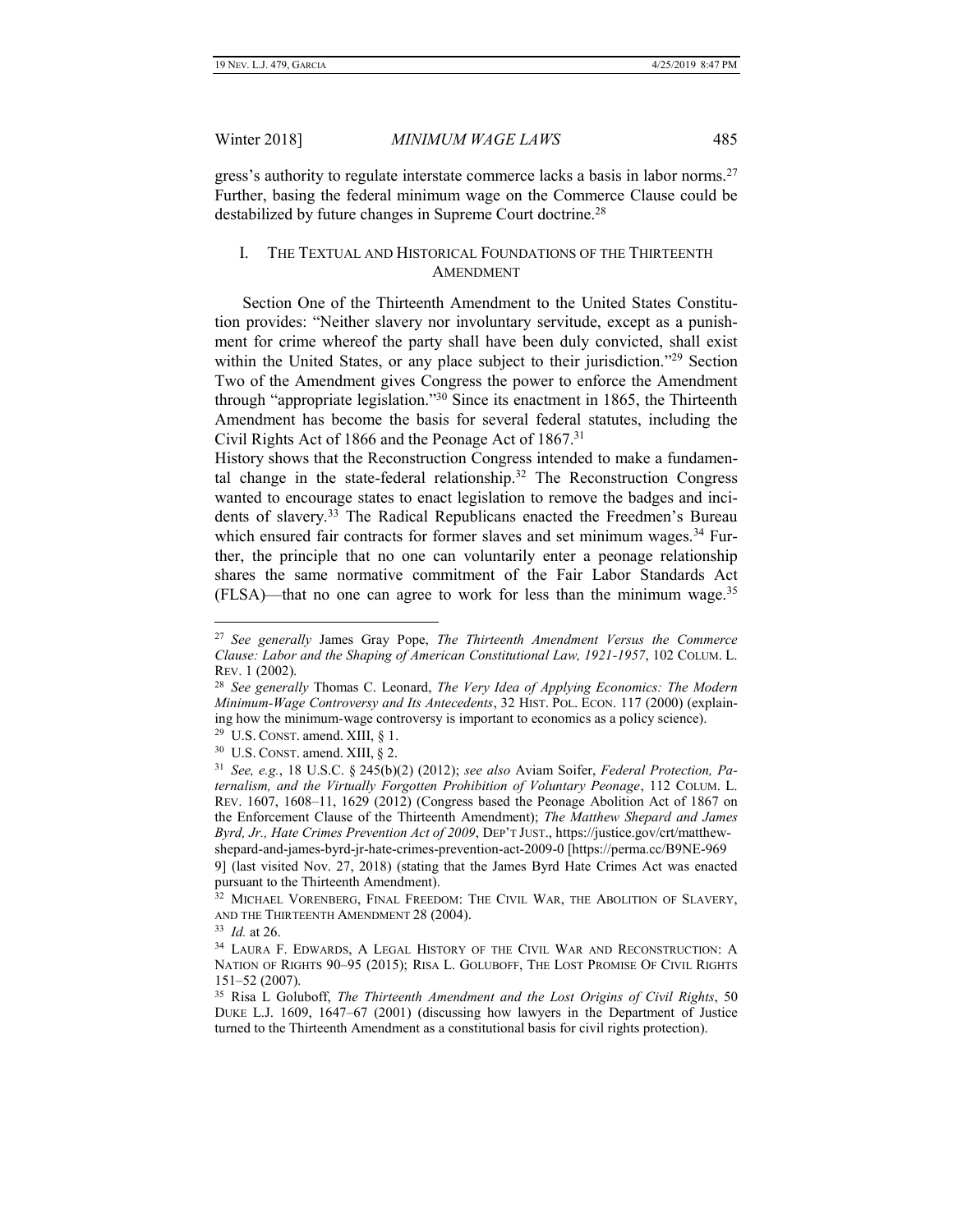$\overline{a}$ 

486 *NEVADA LAW JOURNAL* [Vol. 19:2

Thus, both the FLSA and the Anti-Peonage Act are non-waivable.<sup>36</sup> An agreement between an employer and employee under the FLSA to work below the minimum wage is void and unenforceable.<sup>37</sup>

The Fair Labor Standards Act of 1938 was passed, under the authority of the Commerce Clause, at twenty-five cents an hour.<sup>38</sup> In the legislative findings of the FLSA, Congress made clear that it intended to provide more wholesome living conditions for workers.<sup>39</sup> At section  $202(a)$  of the FLSA, Congress found that:

the existence, in industries engaged in commerce or in the production of goods for commerce, of labor conditions detrimental to the maintenance of the minimum standard of living necessary for health, efficiency, and general well-being of workers . . . burdens commerce and the free flow of goods in commerce . . . . 40

The buying power of wages stalled over the last three decades.<sup>41</sup> The federal minimum wage has not risen since 2009 and in 2011 was 37 percent of the non-supervisory wage.<sup>42</sup> As such, many states and localities have increased their minimum wage in recent years.<sup>43</sup> In Seattle, the wage has gone up to \$11 per hour, and will go to \$15 per hour by 2021.<sup>44</sup> On January 1, 2017, nineteen states raised their minimum wage laws, and in 2019, nineteen states will again raise their minimum wages.<sup>45</sup> Cities such as Seattle and Tacoma were among the first to raise their minimum wage to  $$15$  hour.<sup>46</sup> In July 2016, several locali-

<sup>36</sup> *See* Zietlow, *supra* note 6, at 884 ("The prohibition of even 'voluntary' peonage in the 1867 Act indicates that the Reconstruction Era Congress wanted to protect workers from exploitative practices even if the worker chose to accept the exploitative job.").

<sup>37</sup> Brooklyn Sav. Bank v. O'Neil, 324 U.S. 697, 713–14 (1945).

<sup>&</sup>lt;sup>38</sup> VIVIEN HART, BOUND BY OUR CONSTITUTION: WOMEN, WORKERS, AND THE MINIMUM WAGE 151–52 (1994).

<sup>39</sup> Jonathan Grossman, *Fair Labor Standards Act of 1938: Maximum Struggle for a Minimum Wage*, 101 MONTHLY LAB. REV. 22, 25 (1978).

<sup>40</sup> 29 U.S.C. § 202(a) (2012).

<sup>41</sup> Drew Desilver, *For Most U.S. Workers, Real Wages Have Barely Budged in Decades*, PEW RES. CTR. (Aug. 7, 2018), http://www.pewresearch.org/fact-tank/2018/08/07/for-mostus-workers-real-wages-have-barely-budged-for-decades/ [https://perma.cc/4Z8K-X732].

<sup>42</sup> *Wages*, ECON. POL'Y INST., www.stateofworkingamerica.org/fact-sheets/wages [https://pe rma.cc/TW77-6AHS] (last visited Dec. 27, 2018).

<sup>43</sup> *See generally* DAVID ROLF ASSISTED BY CORRIE WATTERSON BRYANT, THE FIGHT FOR FIFTEEN: THE RIGHT WAGE FOR A WORKING AMERICA (2016).

<sup>44</sup> Lynn Thompson & Amy Martinez, *Seattle City Council Approves Historic \$15 Minimum Wage*, SEATTLE TIMES (Jan. 25, 2016, 5:02 PM), https://www.seattletimes.com/seattle-news/ seattle-city-council-approves-historic-15-minimum-wage/ [https://perma.cc/PUB9-YFGL].

<sup>45</sup> Karl Russell, *A Higher Minimum Wage in 2017*, N.Y. TIMES (Jan. 5, 2017), https://www.n ytimes.com/interactive/2017/01/05/business/economy/state-minimum-wages.html?register=e mail&auth=register-email [https://perma.cc/F557-5FEG].

<sup>46</sup> *See generally* ROLF, *supra* note 43. Due to the political success of the Seattle minimum wage ordinance, business groups challenged the ordinance in the courts. *See* Chamber of Commerce v. City of Seattle, 890 F.3d 769, 775 (9th Cir. 2018).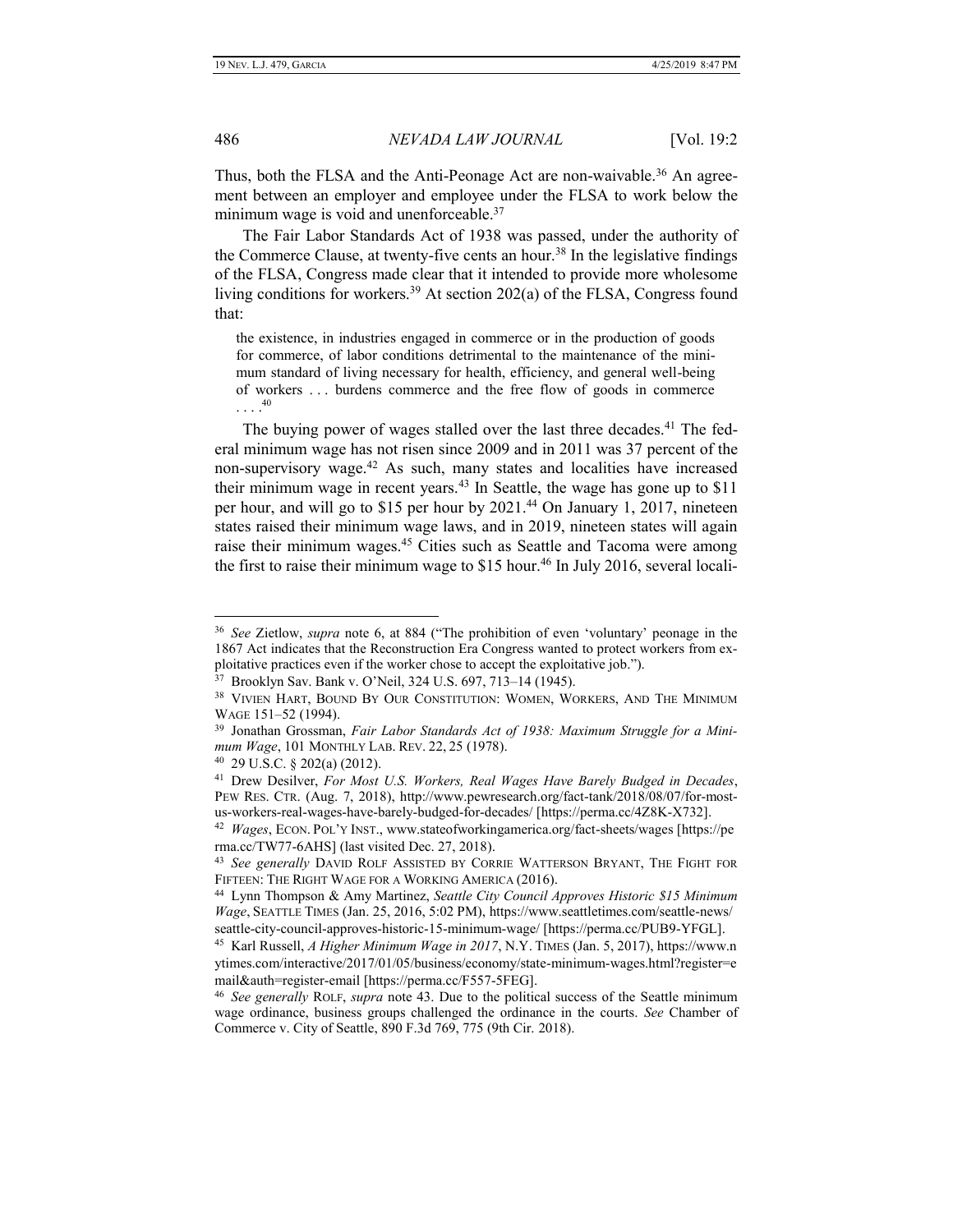$\overline{a}$ 

#### Winter 2018] *MINIMUM WAGE LAWS* 487

ties in California raised their minimum wage.<sup>47</sup> Other states, like California, will be moving their minimum wage up in the years to come.<sup>48</sup>

States and localities pass increases to the minimum wage through their police power.<sup>49</sup> Seattle has led the way in this regard.<sup>50</sup> Even then, Seattle legislation has faced several challenges.<sup>51</sup> The Seattle Chamber of Commerce sued to block the minimum wage law on grounds that it is preempted by ERISA and the Commerce Clause.<sup>52</sup> While that litigation is presently unsuccessful, it raises the concern that an alternate basis for minimum wage laws may be needed.

Current data shows that a person working full time at the federal minimum wage of \$7.25 makes \$15,089 year, or approximately \$4,000 below the federal poverty line for a family of three.<sup>53</sup> In five states, however, there is no minimum wage for work that is not covered by the Fair Labor Standards Act  $(FLSA).$ <sup>54</sup>

In some states, state legislatures have prevented local jurisdictions from raising the minimum wage.<sup>55</sup> For example, when the City of Birmingham passed a higher minimum wage than the State of Alabama, the legislature responded by preventing cities from enacting their own wage levels.<sup>56</sup> A coalition of civil rights groups and unions challenged the law on several grounds, including the Thirteenth and Fourteenth Amendments.<sup>57</sup> These challenges raise the question of how firmly minimum wage provisions are rooted in our law. As with any statute, the FLSA can be repealed by new legislation in Congress and signed the by the President.<sup>58</sup> That power is why the Thirteenth Amendment is an important new basis for minimum and equal labor standards.

<sup>47</sup> *Minimum Wage*, CAL. DEP'T INDUS. REL.: LAB. COMM'R'S OFFICE, https://www.dir.ca.gov /dlse/faq\_minimumwage.htm [https://perma.cc/9MT5-MEJZ] (last visited Nov. 15, 2018). 48 *See id.*

<sup>49</sup> *See* W. Coast Hotel Co. v. Parrish, 300 U.S. 379, 386, 397 (1937).

<sup>50</sup> *See* ROLF, *supra* note 43, at 122 (explaining the Seattle minimum wage campaign).

<sup>51</sup> *See, e.g.*, Int'l Franchise Ass'n, Inc. v. City of Seattle, 803 F.3d 389, 397 (9th Cir. 2015). 52 *Id.* at 398.

<sup>53</sup> *What are the Annual Earnings for a Full-Time Minimum Wage Worker?*, U.C. DAVIS CTR. POVERTY RES. (Jan. 12, 2018), https://poverty.ucdavis.edu/faq/what-are-annual-earning s-full-time-minimum-wage-worker [https://perma.cc/U4Q7-JKC7].

<sup>54</sup> These states are South Carolina, Louisiana, Alabama, Mississippi and Tennessee. *State Minimum Wages: 2018 Minimum Wage by State*, NAT'L CONF. ST. LEGISLATURES (July 1, 2018), http://www.ncsl.org/research/labor-and-employment/state-minimum-wage-chart.aspx [https://perma.cc/SBH5-R9PV].

<sup>55</sup> *See, e.g.*, Ahiza Garcia, *\$10.10 Minimum Wage Struck Down in Birmingham, Alabama*, CNN (Feb. 27, 2016, 5:03 PM), https://money.cnn.com/2016/02/27/news/economy/minimu m-wage-birmingham-alabama/index.html [https://perma.cc/43YD-8HCE]. 56 *See id.*

<sup>57</sup> Melanie Trottman, *Workers Sue Over Alabama Wage Law, Citing Civil Rights*, WALL STREET J. (Apr. 28, 2016, 10:28 AM), https://www.wsj.com/articles/workers-sue-over-alaba ma-wage-law-citing-civil-rights-1461853686 [https://perma.cc/4JV8-GL2Q].

<sup>58</sup> *See* U.S. CONST. art. I, § 7, cl. 2–3 (describing the passage of legislation by both chambers of Congress and presentation to the President).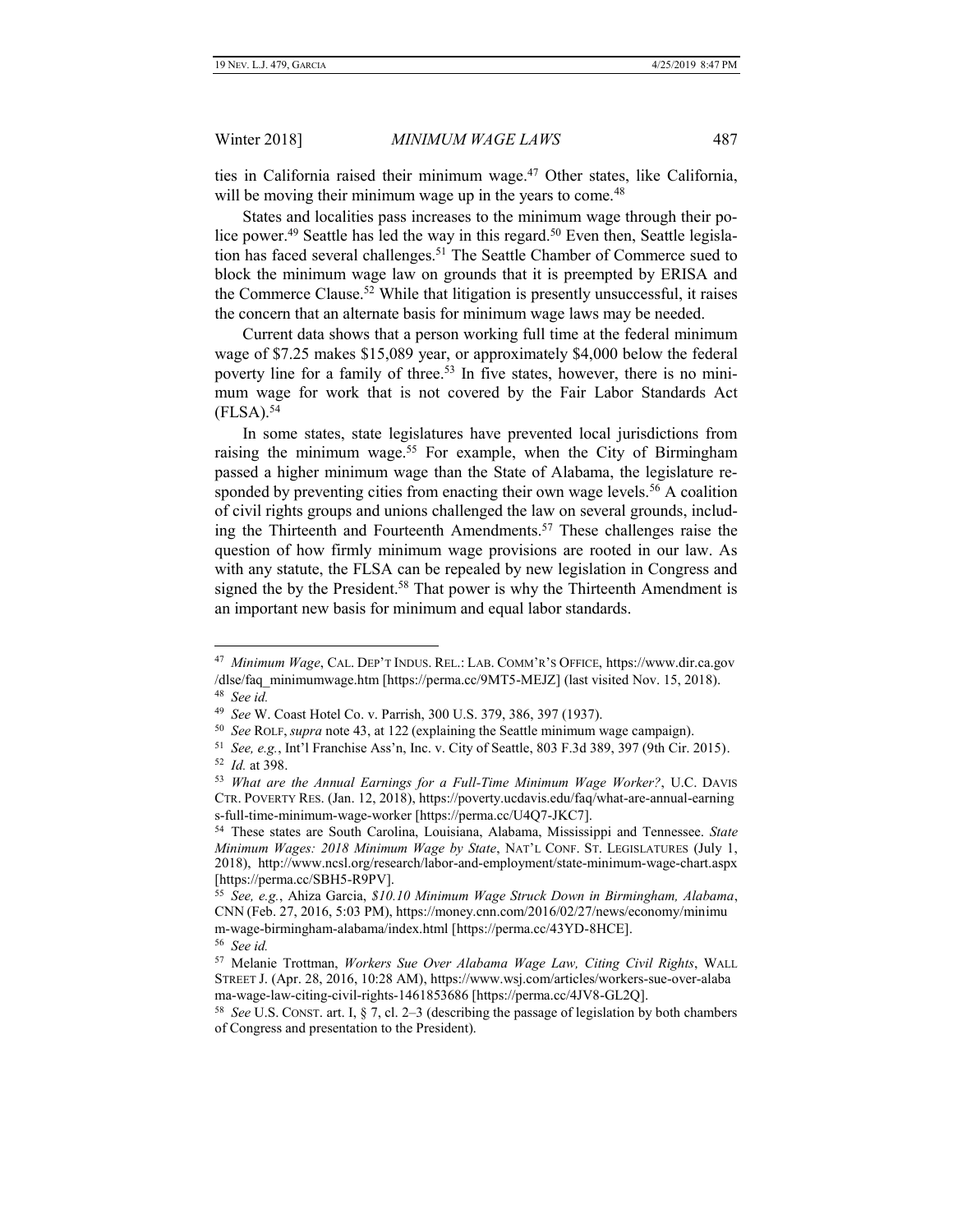<span id="page-9-0"></span>

### II. THE FLSA MINIMUM WAGE AND ITS EXEMPTIONS

Besides showing the constitutional antecedents of minimum wage laws, the FLSA's minimum wage laws have achieved a firm position in the law. From the beginning, however, the statute has exempted many workers from coverage.<sup>59</sup> The first threshold to be met is whether the worker will be considered an employee or "independent contractor."<sup>60</sup> Once a worker is properly classified as an employee, however, several exemptions might still prevent them from receiving minimum wages.<sup>61</sup>

Employees who are considered "trainees" will not receive any compensation.<sup>62</sup> The definition of "trainees" has shifted as the leadership of the Department of Labor has changed under different presidential administration.<sup>63</sup> Employees under the "companionship" exemption will not receive minimum wage or overtime.<sup>64</sup> This exemption, like the one in the National Labor Relations Act, which precludes workers engaged in domestic service from being federally recognized for the purpose of collective bargaining.<sup>65</sup> There is a direct line from these exemptions to the legacy of slavery and servitude.

Even with these exemptions, minimum wage laws have proven politically resilient.<sup>66</sup> Like Title VII of the Civil Rights Act of 1964, these "quasiconstitutional" enactments are seen as relatively immune from legislative repeal but not from judicial retrenchment.<sup>67</sup> As discussed above, there are some questions about whether minimum wages are efficient, and yet they have strong popular support.<sup>68</sup> Debates about the economics of the minimum wage will continue but the federal provisions in the FLSA achieved what Professors Eskridge and Ferejohn call "super-statutes."<sup>69</sup> These statutes are so ingrained in the law that there is little chance that they will be repealed, except by the

<sup>59</sup> *See* 29 U.S.C. § 203 (2012).

<sup>60</sup> *See id.* (defining "employee").

<sup>61</sup> *See id.*

<sup>62</sup> Walling v. Portland Terminal Co., 330 U.S. 148, 150 (1947).

<sup>63</sup> *See* Bradley Babendir, *Let Them Eat Experience*, JACOBIN (Feb. 22, 2018), https://jacobin mag.com/2018/02/trump-unpaid-internships-labor-department [https://perma.cc/QM59-GUY V].

<sup>64</sup> 29 U.S.C. § 213(a)(15) (2012).

<sup>65</sup> 29 U.S.C. § 152(2)–(3) (2012).

<sup>66</sup> *See generally* William N. Eskridge Jr. & John Ferejohn, *Super-Statutes*, 50 DUKE L.J. 1215 (2001). The FLSA "defines the verb 'employ' expansively," thus "stretch[ing] the meaning of 'employee' to cover some parties who might not qualify as such under a strict application of traditional agency law principles." Nationwide Mut., Ins. Co. v. Darden, 503 U.S. 318, 326 (1992).

<sup>67</sup> Eskridge Jr. & Ferejohn, *supra* note 66, at 1217 (explaining how super-statutes are normatively powerful and are legitimized by the populace, experts, and officials).

<sup>68</sup> *See* Brent Kreider, *What Would Happen if the Minimum Wage Laws Were Repealed? Would Businesses Pay Their Employees a Penny an Hour?*, IOWA ST. U.: DEP'T ECON., https: //www.econ.iastate.edu/node/712 [https://perma.cc/LX9Z-L6SL] (last visited Nov. 9, 2018). <sup>69</sup> Eskridge Jr. & Ferejohn, *supra* note 66, at 1217.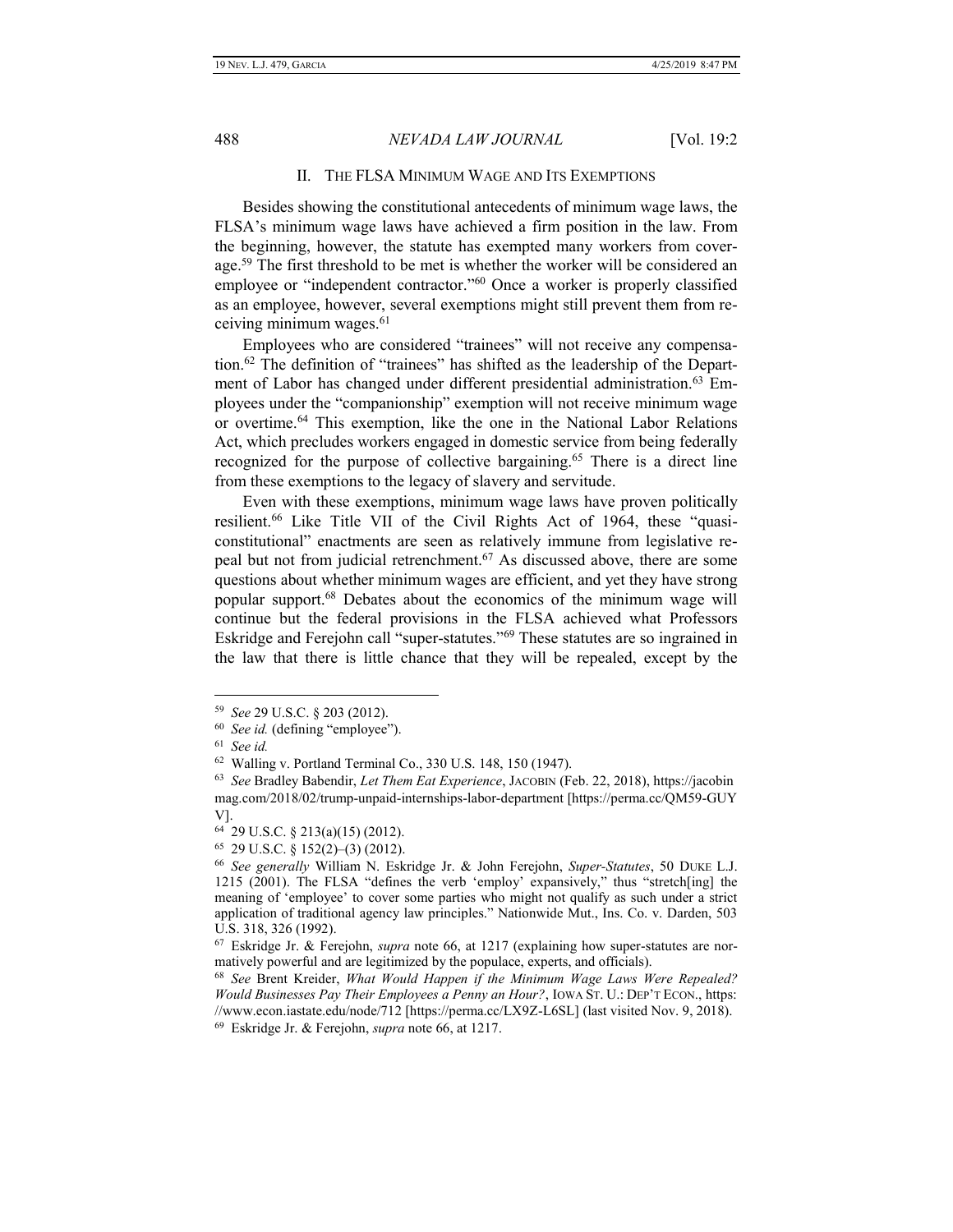courts.<sup>70</sup> This is why fundamental constitutional bases for the minimum wage are needed.

Economists have analyzed minimum wage laws from all sides.<sup>71</sup> Some economists argue that minimum wage laws have a negative impact on employment, such as loss of jobs.<sup>72</sup> On the other hand, studies show that the fast food industries in New Jersey have not lost employment with increases in the minimum wages.<sup>73</sup> Also, local ordinances increasing the minimum in San Francisco and Santa Fe show no appreciable impact on employment.<sup>74</sup>

Many aspects of the federal minimum wage laws make the FLSA unlikely to be repealed. First, the amount of time the FLSA has been in effect makes it one of the things that the majority of the public has come to expect.<sup>75</sup> All but five states passed their own version of minimum wage and overtime laws.<sup>76</sup>

Second, polls uniformly show strong support for minimum wage laws, and increases to existing minimum wage laws.<sup>77</sup> The political consequences of repealing minimum wage laws would likely be severe in cities where constituencies such as unions are strong.<sup>78</sup> Thus, there does not seem a likelihood of wholesale repeal.

Third, the FLSA is an elaborate statutory scheme.<sup>79</sup> The Department of Labor (DOL) enforces the Fair Labor Standards Act through litigation and regula-

<sup>70</sup> *Id.*

<sup>71</sup> Brishen Rogers, *Justice at Work: Minimum Wage Laws and Social Equality*, 92 TEX. L. REV. 1543, 1582–86 (2014).

<sup>72</sup> Noah D. Zatz, *The Minimum Wage as a Civil Rights Protection: An Alternative to Antipoverty Arguments*?, 2009 U. CHI. LEGAL F. 1, 5 (2009), https://chicagounbound.uchicago.e du/cgi/viewcontent.cgi?referer=https://www.google.com/&httpsredir=1&article=1439&cont ext=uclf.

<sup>73</sup> *See, e.g.*, Alan B. Krueger, *The Minimum Wage: How Much is Too Much?*, N.Y. TIMES (Oct. 9, 2015), https://www.nytimes.com/2015/10/11/opinion/sunday/the-minimum-wage-ho w-much-is-too-much.html [https://perma.cc/65LU-CME2].

<sup>74</sup> Jacqueline Sullivan, *New Study: High Minimum Wages in Six Cities, Big Impact on Pay, No Employment Losses*, INST. RES. ON LAB. & EMP'T (Sept. 6, 2018), http://irle.berkeley.edu/ high-minimum-wages-in-six-cities/ [https://perma.cc/DDV3-D27F].

<sup>75</sup> The FLSA celebrated its 80th anniversary on June 28, 1938. *See* Howard D. Samuel, *Troubled Passage: The Labor Movement and the Fair Labor Standards Act*, MONTHLY LAB. REV. 32, 36 (2000), https://www.bls.gov/opub/mlr/2000/12/art3full.pdf.

<sup>76</sup> Teresa Tritch, *Southern States Resist the Minimum Wage*, N.Y. TIMES (June 25, 2015, 12:32 PM), https://takingnote.blogs.nytimes.com/2015/06/25/southern-states-resist-the-mini mum-wage/ [https://perma.cc/4VLQ-96MX].

<sup>77</sup> *See generally* Drake, *supra* note 20.

<sup>78</sup> *See* DAVID NEUMARK & WILLIAM L. WASCHER, MINIMUM WAGES 282–83 (2008) ("Many of the studies surveyed here do find a relationship between the size of labor or business groups and either the voting tendencies of members of Congress or the relative levels of state- or province-specific minimum wages.").

<sup>79</sup> *See generally* David J. Walsh, *The FLSA Comp Time Controversy: Fostering Flexibility or Diminishing Worker Rights?*, 20 BERKELEY J. EMP. & LAB. L. 74 (1999).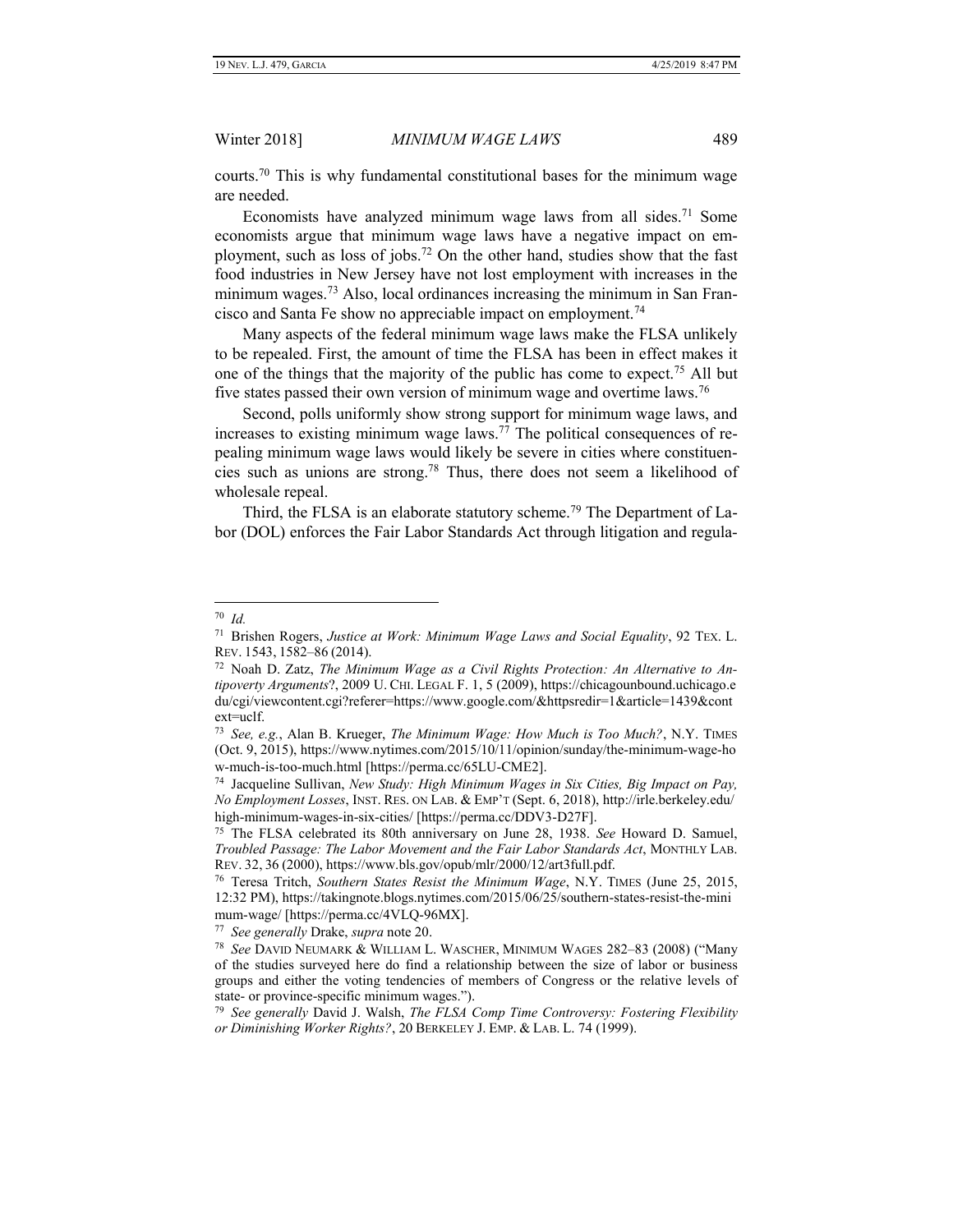tions.<sup>80</sup> Over nearly eighty years, the DOL enacted hundreds of regulations and litigated thousands of cases supporting minimum wage and overtime protections.<sup>81</sup>

Most of the debate about the social utility of minimum wage laws exists between economists.<sup>82</sup> Yet minimum wage laws continue to be expanded in a number of states and cities.<sup>83</sup> In the 2014 elections, several states that regularly elect more conservative elected officials voted to increase its minimum wage  $l$ aws.  $84$ 

Some scholars have criticized minimum wage laws as protectionist for unions and male workers.<sup>85</sup> While there were certain elements of that historically, there was also a growing realization, as there is today, that economic inequality would continue to widen unabated unless there were policy interventions.<sup>86</sup> These mixed motivations do not make the minimum wage less fundamental to labor standards. $87$  Further, the beneficiaries of the minimum wage laws now are largely immigrants, women, and people of color.<sup>88</sup>

The FLSA was enacted in 1938 under the authority of the Constitution's Commerce Clause.<sup>89</sup> The Supreme Court in the early 20th Century attempted to roll back the New Deal through the courts by narrowing the Commerce power.<sup>90</sup> Then came the court packing scheme of 1937 and the "switch in time that saved nine."<sup>91</sup> This was when the Supreme Court began upholding the constitutionality of the New Deal when President Franklin Delano Roosevelt proposed adding up to six additional justices for each one over the age of 70.5 years. At

<sup>80</sup> *Handy Reference Guide to the Fair Labor Standards Act*, DEP'T LAB.: WAGE & HOUR DIV. 1, 14 (Sept. 2016), https://www.dol.gov/whd/regs/compliance/wh1282.pdf.

<sup>&</sup>lt;sup>81</sup> See The Fair Labor Standards Act: Is it Meeting the Needs of the Twenty-First Century *Workplace? Hearing Before the Subcomm. on Workforce Protections of the H. Comm. on Educ. in the Workforce*, 112th Cong. 2, 4 (2011).

<sup>82</sup> NEUMARK & WASCHER, *supra* note 78, at 292–93 (describing their disagreement with other economists about the benefits of minimum wage laws); *see also* DAVID CARD & ALAN B. KRUEGER, MYTH AND MEASUREMENT: THE NEW ECONOMICS OF THE MINIMUM WAGE 6 (1995).

<sup>83</sup> Jeanne Sahadi, *Minimum Wage: Congress Stalls, States Act*, CNN MONEY (Apr. 28, 2014, 12:09 PM), http://money.cnn.com/2014/04/28/news/economy/states-minimum-wage/index.h tml [https://perma.cc/MV3F-TFMD].

<sup>84</sup> *Id.*

<sup>85</sup> *See generally* DAVID E. BERNSTEIN, ONLY ONE PLACE OF REDRESS: AFRICAN AMERICANS, LABOR REGULATIONS, AND THE COURTS FROM RECONSTRUCTION TO THE NEW DEAL (2001). 86 H.R. REP. NO. 93-913, at 6–8 (1974).

<sup>87</sup> *Id.* at 8.

<sup>88</sup> Laura Huizar & Tsedeye Gebreselassie, *What a \$15 Minimum Wage Means for Women and Workers of Color*, NAT'L EMP. L. PROJECT 1 (2016), https://www.nelp.org/wp-content/u ploads/Policy-Brief-15-Minimum-Wage-Women-Workers-of-Color.pdf.

<sup>89</sup> 29 U.S.C. § 202(b) (2012).

<sup>90</sup> *See generally* Kurt T. Lash, *The Constitutional Convention of 1937: The Original Meaning of the New Jurisprudential Deal*, 70 FORDHAM L. REV. 459 (2001). 91 *Id.*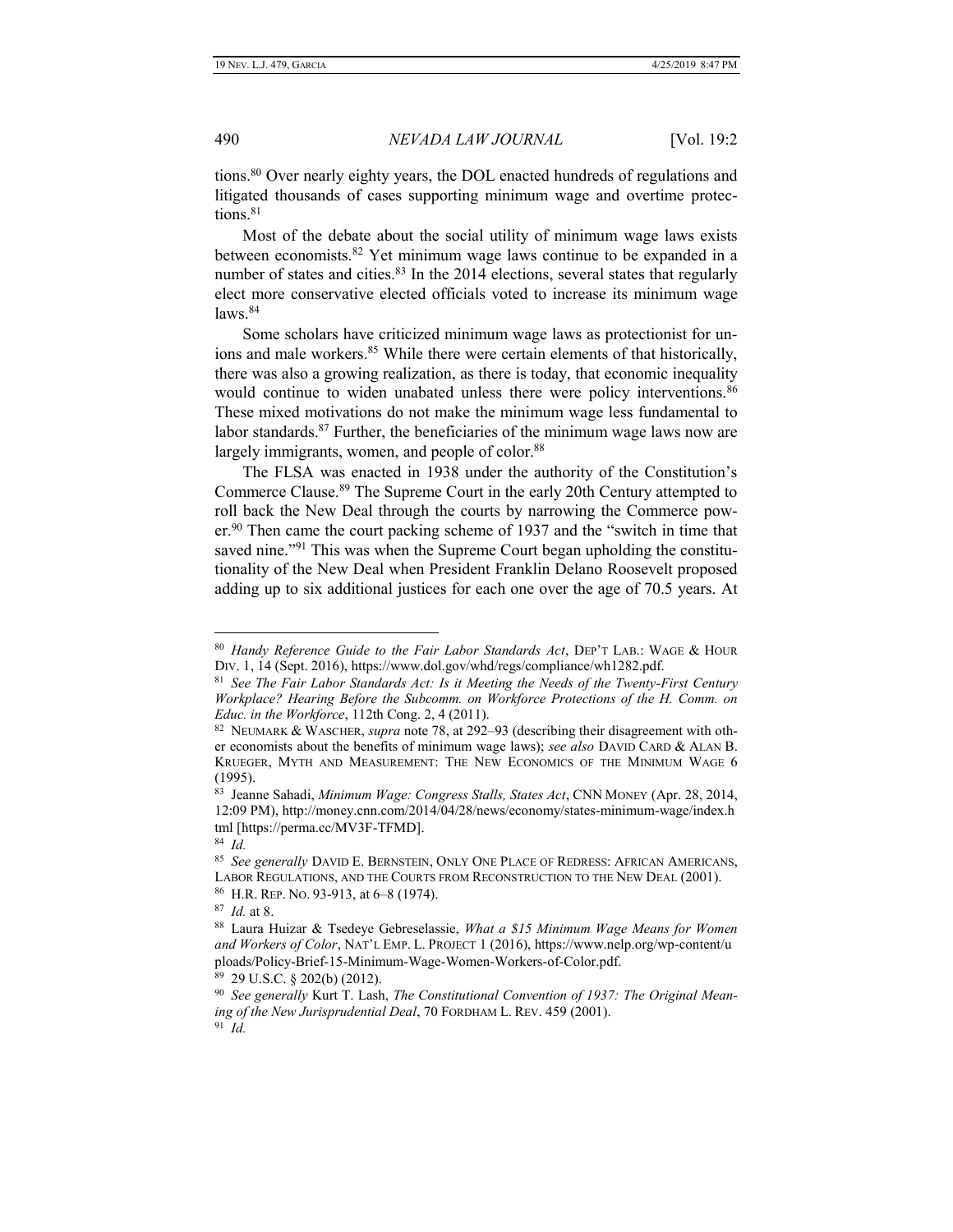that point, the FLSA and other national labor legislation and federal agencies could begin to function.<sup>92</sup>

In 1937, President Franklin Delano Roosevelt challenged Congress "to devise ways and means of insuring to all our able-bodied working men and women a fair day's pay for a fair day's work," because "[a] self-supporting and selfrespecting democracy can plead no justification for . . . chiseling workers' wages."<sup>93</sup> A year later, Congress passed the FLSA.<sup>94</sup> The United States Supreme Court affirmed the purposes of the law more than fifty times; such as in *Barrentine v. Arkansas Best-Freight* in 1981: "[T]he FLSA was designed to give specific minimum protections to *individual* workers and to ensure that each employee covered by the Act . . . would be protected from the 'evil of overwork' as well as 'underpay.'"<sup>95</sup>

While the likelihood of the FLSA being struck down as unconstitutional is low, the Commerce Clause being the basis for minimum wage legislation is limited.<sup>96</sup> First, as discussed above, the power to regulate under the Commerce Clause is historically contingent and dependent on the composition of the U.S. Supreme Court.<sup>97</sup> Second, as reformers argued in the early 20th Century, because the Thirteenth Amendment is the only part of the Constitution that explicitly addresses labor, the Amendment should be the constitutional basis for labor freedom.<sup>98</sup> Finally, as the only part of the Constitution that addresses both private action and territories ("any place subject to their jurisdiction"), the Thirteenth Amendment can address a number of exploitative conditions committed by private actors.<sup>99</sup>

# <span id="page-12-0"></span>III. THE THIRTEENTH AMENDMENT AS CONSTITUTIONAL INFRASTRUCTURE FOR MINIMUM WAGE LAWS

One might ask why the Thirteenth Amendment should be a constitutional basis for minimum labor standards when the Fourteenth Amendment is capa-

<sup>92</sup>  *See id.* at 460.

<sup>93</sup> H.R. REP. No. 93-913, at 7 (1974).

<sup>94</sup> 29 U.S.C. § 201 (2012).

<sup>&</sup>lt;sup>95</sup> Barrentine v. Arkansas-Best Freight Sys., Inc., 450 U.S. 728, 739 (1981) (quoting Overnight Motor Transp. Co. v. Missel, 316 U.S. 572, 578 (1942)) (quotation marks omitted). The FLSA was intended to provide "greater dignity and security and economic freedom for millions of American workers." H.R. REP. NO. 93-913, at 9 (1974).

<sup>96</sup> *See* Pope, *supra* note 27, at 7.

<sup>97</sup> *Id.* at 3–4, 7.

<sup>98</sup> U.S. CONST. amend. XIII; Pope, *supra* note 27, at 121.

<sup>99</sup> Baher Azmy, *Unshackling the Thirteenth Amendment: Modern Slavery and a Reconstructed Civil Rights Agenda*, 71 FORDHAM L. REV. 981, 984, 986-87 (2002); Akhil Reed Amar & Daniel Widawsky, *Child Abuse as Slavery: A Thirteenth Amendment Response to*  Deshaney, 105 HARV. L. REV. 1359, 1364 (1992).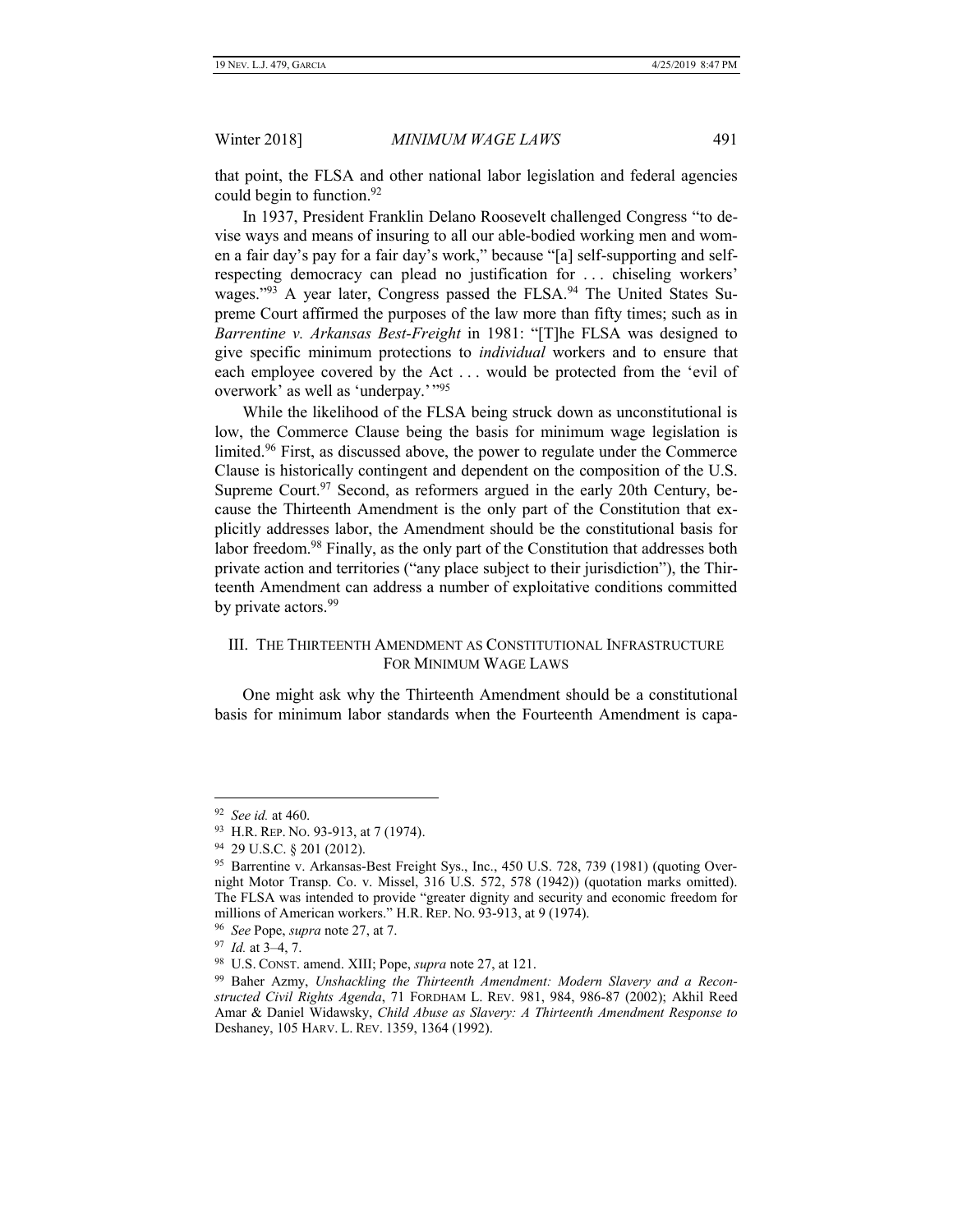cious and should sustain a number of theories to support workers' rights.<sup>100</sup> As described by James Gray Pope, there are several reasons why the Thirteenth Amendment should be the basis for arguments about enhanced labor rights.<sup>101</sup> First, it is the only provision explicitly addressed to labor.<sup>102</sup> Second, the courts have interpreted it more broadly than the Fourteenth Amendment.<sup>103</sup> Third, the fact that the Thirteenth Amendment applies to private action as well as government action is also a source of interpretive power.<sup>104</sup>

Under the Fourteenth Amendment, fundamental rights such as the right to travel, the right to procreate, and the right to marry can only be abridged upon the government providing a compelling government interest accomplished through the least restrictive means.<sup>105</sup> But what if government fails to act to protect the dignity of workers? Fundamental rights analysis is inapplicable here. Until labor rights are viewed as fundamental rights, substantive due process will likely not apply to minimum wage laws.<sup>106</sup>

The Fourteenth Amendment is not necessarily the only constitutional basis for the minimum wage.<sup>107</sup> The Thirteenth Amendment is another basis for minimum standards legislation.<sup>108</sup> I will discuss this as a basis for minimum standards legislation.

What should be the responsibility of government—whether federal, state or local—for minimum labor standards? This is a question for which the Thirteenth Amendment can be relevant. In our system of negative constitutional rights, the government's obligations are generally considered to be minimal under the Fourteenth Amendment.<sup>109</sup> Little attention is paid to the Thirteenth Amendment as a source of positive obligations.<sup>110</sup>

The text of the Thirteenth Amendment is a command to both private and public actors: "Neither slavery nor involuntary servitude, except as punishment for crime whereof the party shall have been duly convicted, shall exist within

<sup>&</sup>lt;sup>100</sup> Jacobus tenBroek, *Thirteenth Amendment to the Constitution of the United States: Consummation to Abolition and Key to the Fourteenth Amendment*, 39 CAL. L. REV. 171, 172 (1951).

<sup>101</sup> Pope, *supra* note 11, at 943.

<sup>102</sup> *Id.* at 961.

<sup>103</sup> *Id.* at 959.

<sup>104</sup> *Id.* at 961.

<sup>105</sup> State v. J.P., 907 So. 2d 1101, 1112, 1116–17 (Fla. 2004).

<sup>106</sup> See McDonald v. City of Chicago, 561 U.S. 742, 759–63 (2010) for a discussion on fundamental rights and incorporation.

<sup>107</sup> Substantive due process in the labor context has so far been applied to cases like *State v. Coppage*, 125 P. 8, 11 (Kan. 1912) (upholding an employer's right to fire an employee for any reason, but denying an employer's right to force employees to sign yellow dog contracts).

<sup>108</sup> *See* Lochner v. New York, 198 U.S. 45, 62–64 (1905) (striking down maximum hours law for bakers in New York).

<sup>109</sup> *See generally* Zietlow, *supra* note 6.

<sup>110</sup> *See generally id.* at 861.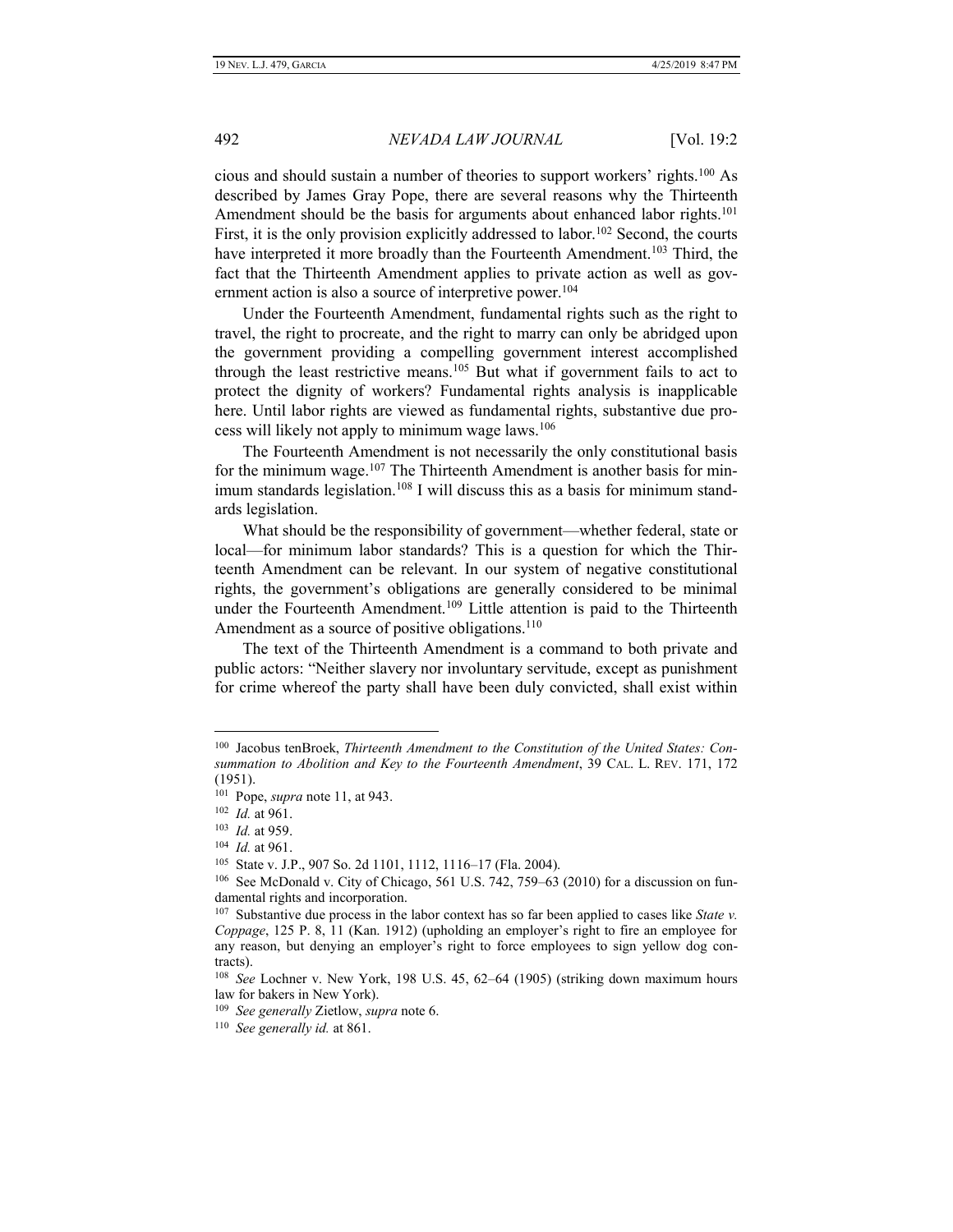the United States, or any place subject to their jurisdiction."<sup>111</sup> This text contrasts with the Equal Protection Clause of the Fourteenth Amendment, which reads: "No state shall . . . deny to any person within its jurisdiction the equal protection of the laws."<sup>112</sup> As is clear from the textual differences, the language of the Fourteenth Amendment is more active than the language in the Thirteenth Amendment.<sup>113</sup> In both cases, Congress has the power to enforce the Amendments through appropriate legislation.<sup>114</sup>

The other interpretive question that arises is the term "involuntary servitude."<sup>115</sup> Several cases make it clear that even arrangements that are voluntary, such as debt bondage, can violate the law.<sup>116</sup> Many states and the federal government have laws that prohibit debt bondage and peonage.<sup>117</sup> These laws were generally passed in the Reconstruction era to deal with the legacies of the end of slavery.<sup>118</sup> As the United States moved toward an urban industrial economy from an agricultural one, sharecropping and other debt bondage schemes were replaced by factory labor.<sup>119</sup> As the textile mills of Lowell, Fall River, and other Massachusetts factories teemed with workers in the late 1800s and early 1900s, the state of Massachusetts began to look for ways to keep the children and adults working in the factories out of the involuntary servitude that investigations of these factories revealed.<sup>120</sup> The legislative response was the first state minimum wage.<sup>121</sup>

The long journey to the end of slavery in the United States culminated in the passage of the Thirteenth Amendment to the U.S. Constitution.<sup>122</sup> Besides the formal ending of the most obvious and brutal forms of subjugation, the Amendment proactively prohibited future forms of involuntary servitude.<sup>123</sup> Reconstruction brought peonage and other forms of subordination—while not forms of chattel slavery—that had the impact of servitude that the Amendment

<sup>111</sup> U.S. CONST. amend. XIII, § 1; *see generally* Zietlow, *supra* note 6.

<sup>112</sup> U.S. CONST. amend. XIV, § 1.

<sup>113</sup> *Id.*; U.S. CONST. amend. XIII.

<sup>114</sup> U.S. CONST. amend. XIV, § 2.

<sup>115</sup> *Id.*; U.S. CONST. amend. XIII, § 1; *see also* James Gray Pope*, Contract, Race, and Freedom of Labor in the Constitutional Law of "Involuntary Servitude"*, 119 YALE L.J. 1474, 1477 (2010).

<sup>116</sup> *See* Hardaway, *supra* note 18, at 973–74.

<sup>117</sup> *See id.* at 974.

<sup>118</sup> *See id.* at 972.

<sup>&</sup>lt;sup>119</sup> PHILIP DRAY, THERE IS POWER IN A UNION: THE EPIC STORY OF LABOR IN AMERICA 17 (2010).

<sup>&</sup>lt;sup>120</sup> See DOUGLAS A. BLACKMON, SLAVERY BY ANOTHER NAME: THE RE-ENSLAVEMENT OF BLACK AMERICANS FROM THE CIVIL WAR TO WORLD WAR II 263 (2008).

<sup>121</sup> *See generally* Clifford F. Thies, *The First Minimum Wage Laws*, 10 CATO J. 715 (1991).

<sup>122</sup> *See generally* Greene, *supra* note 18.

<sup>123</sup> *Id.*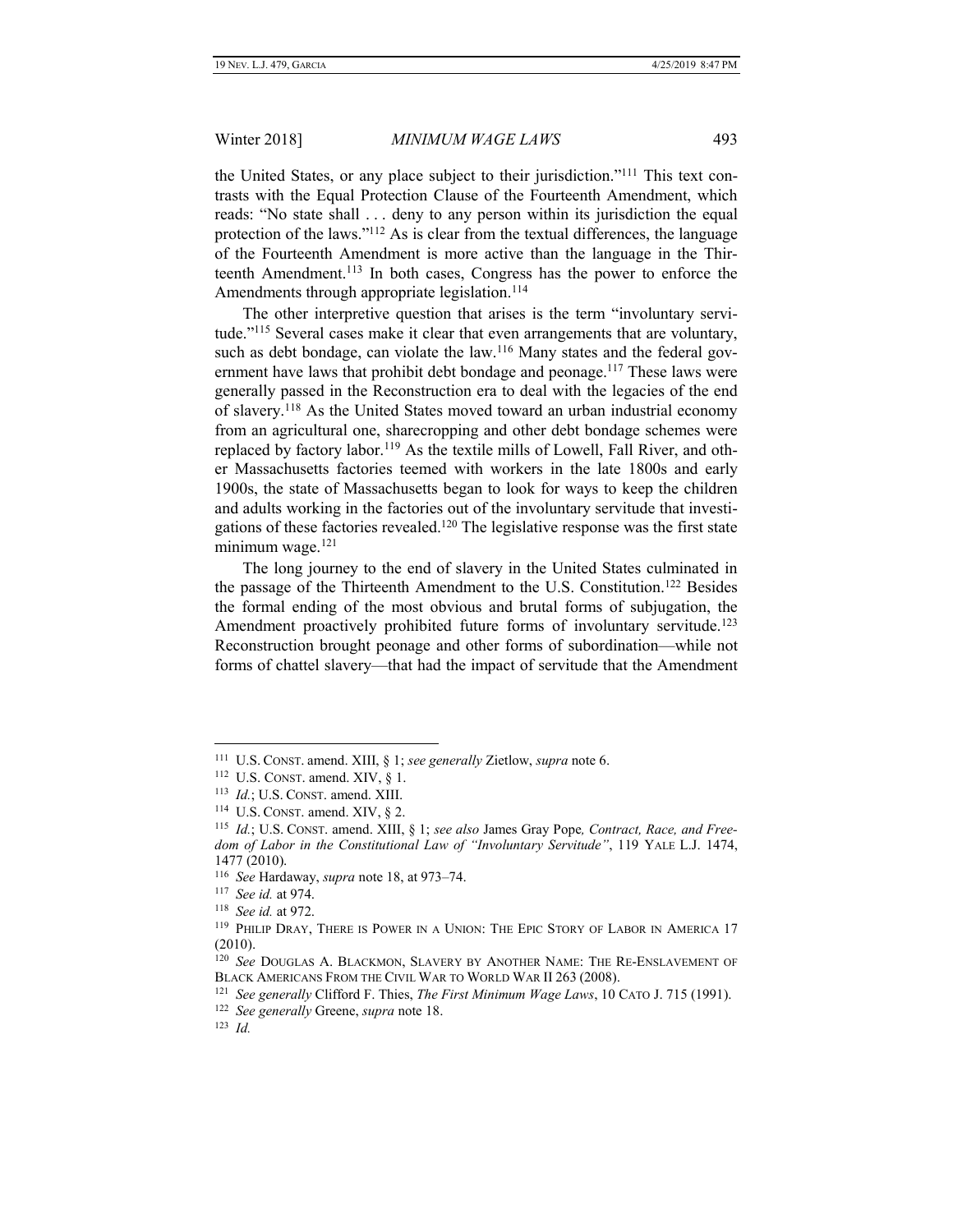intended to prohibit.<sup>124</sup> The Thirteenth Amendment is also unique in that it applies to private conduct as well as state action.<sup>125</sup>

There were also attempts to set working conditions right after Reconstruction.<sup>126</sup> In 1868, Congress set eight-hour days for workers on federal projects.<sup>127</sup> Then, states and the federal government made several attempts over the next forty years to regulate minimum wages and maximum hours. However, the line of jurisprudence from *Lochner v. New York* stopped those attempts.<sup>128</sup> Finally, after the "switch in time," the Supreme Court began to uphold New Deal legislation designed to regulate the workplace under the Commerce Clause.<sup>129</sup>

The Thirteenth Amendment provided a floor for free labor but did not define what the terms and conditions of that labor should be.<sup>130</sup> The Amendment also gave power to Congress to enforce the prohibition on involuntary servitude through "appropriate legislation."<sup>131</sup>

It would be nearly fifty years after the ratification of the Thirteenth Amendment before states began to legislate work conditions.<sup>132</sup> In 1912, Massachusetts passed the first minimum wage law.<sup>133</sup> At the same time, other aspects of the employment relationship began to be regulated by the state.<sup>134</sup> In 1911, Wisconsin passed the first comprehensive workers' compensation law, instigated by progressive reformers there as well as in other states.<sup>135</sup> Moreover, despite the Haymarket protestors in Chicago calling for an eight-hour day in 1887, Illinois did not pass its first minimum wage statute until 1933.<sup>136</sup>

<sup>124</sup> *See id.* at 1741.

<sup>125</sup> *See generally* Azmy, *supra* note 99; Amar & Widawsky, *supra* note 99.

<sup>126</sup> *See* Zietlow, *supra* note 6, at 879–80 (discussing the use of the 1866 Civil Rights Act to transform former slaves into free workers); *see also* VanderVelde, *supra* note 11, at 489.

<sup>127</sup> *See Federal Limitation of Hours of Labor on Public Works*, 3 MONTHLY REV. U.S. BUREAU LAB. STATS. 526 (1916).

<sup>128</sup> *See generally* Lochner v. New York, 198 U.S. 45 (1905).

<sup>129</sup> William E. Forbath, *The New Deal Constitution in Exile*, 51 DUKE L.J. 165, 201 (2001).

<sup>130</sup> *Id.* at 191.

 $131$  U.S. CONST. amend. XIII, § 2.

<sup>&</sup>lt;sup>132</sup> Antitrust Act of 1914, ch. 323, 38 Stat. 730, 731 (codified as amended 15 U.S.C. §§ 12– 27, 44 (2012); 29 U.S.C. §§ 52–53 (2012)) (stating "the labor of a human being is not a commodity or article of commerce").

<sup>133</sup> *See* Thies, *supra* note 121, at 716.

<sup>134</sup> *See Worker's Compensation Brief History*, WISCONSIN DEP'T WORKFORCE DEV., https: //dwd.wisconsin.gov/wc/brief\_history.htm [https://perma.cc/L3HF-MP7M] (last visited Nov. 13, 2018).

<sup>135</sup> *See* Robert Asher, *The 1911 Wisconsin Workmen's Compensation Law: A Study in Conservative Labor Reform*, 57 WIS. MAG. HIS. 123, 140 (1973), https://www.jstor.org/stable/46 34868?seq=1#metadata\_info\_tab\_contents.

<sup>136</sup> *See* DAVID R. ROEDIGER & PHILIP S. FONER, OUR OWN TIME: A HISTORY OF AMERICAN LABOR AND THE WORKING DAY 123, 139–40 (1989); John E. Hannigan, *Minimum Wage Legislation and Litigation*, 16 B.U. L. REV. 845, 868 (1936).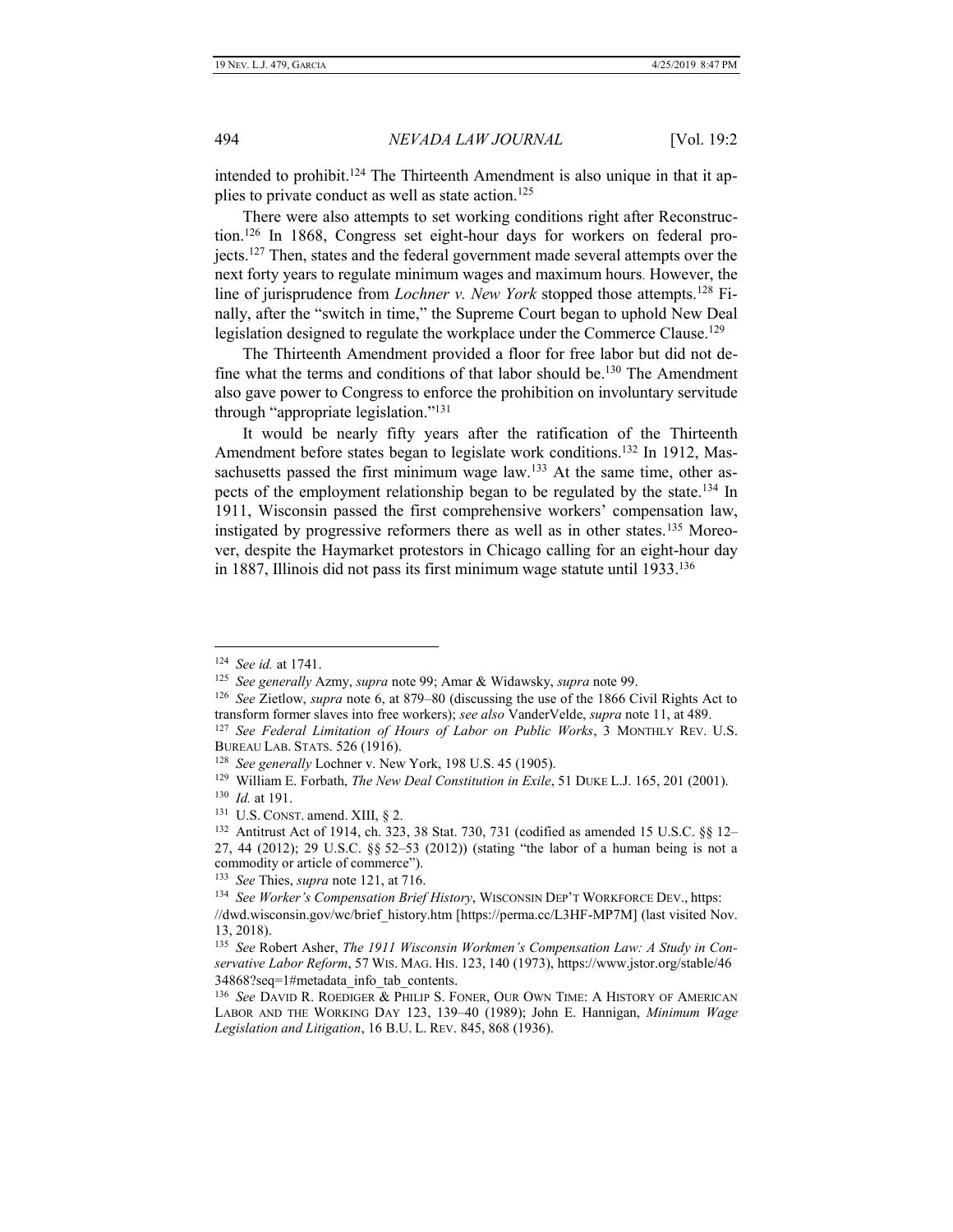The focus of the labor movement in the early part of the 20th Century was the right to organize and bargain collectively.<sup>137</sup> Nonetheless, organized labor got involved in lobbying to try to increase wages through state and federal laws. 138

# <span id="page-16-0"></span>IV. THE POTENTIAL APPLICATIONS OF CONSTITUTIONAL OBLIGATIONS TO LEGISLATE MINIMUM LABOR STANDARDS

What are the consequences of a constitutional obligation to legislate minimum labor standards? Under existing Supreme Court doctrine, state obligations under the Fourteenth Amendment are generally thin.<sup>139</sup> However, states may have positive obligations under the Thirteenth Amendment, because of both its capacious language and its history.<sup>140</sup> The Amendment was intended to end slavery, but it was also intended to set a floor for free labor.<sup>141</sup> In this regard, I will focus on three questions. First, what are the ramifications of no minimum wage in those states?<sup>142</sup> Second, if states do have obligations, do cities and localities also have obligations?<sup>143</sup> Third, if there is a constitutional right to a minimum wage, does the state meet its obligation by setting the minimum wage at a level that does not qualify as a living wage?<sup>144</sup> Additionally, some states have a lower tipped minimum wage and the subminimum wages for the disabled, which I will discuss later.<sup>145</sup>

The question remains: when is a wage-floor so low that it qualifies as "involuntary servitude."<sup>146</sup> The anti-peonage cases give us some assistance on this

<sup>137</sup> *See* Graham Boone, *Labor Law Highlights*, *1915-2015*, MONTHLY LAB. REV. 1–2 (Oct. 2015), https://www.bls.gov/opub/mlr/2015/article/pdf/labor-law-highlights-1915-2015.pdf. <sup>138</sup> WILLIAM E. FORBATH, LAW AND THE SHAPING OF THE AMERICAN LABOR MOVEMENT 16 (1991).

<sup>139</sup> *See, e.g.*, Deshaney v. Winneabago Cty. Dep't Soc. Servs., 489 U.S. 189, 191 (1989).

<sup>140</sup> Zietlow, *supra* note 6, at 877.

<sup>141</sup> *Id.*

<sup>&</sup>lt;sup>142</sup> Jordan Weissmann, *What Would Happen if We Got Rid of the Minimum Wage?*, SLATE (May 14, 2014, 5:56 PM), http://www.slate.com/articles/business/moneybox/2014/05/ending the minimum wage what happens if we tear up the pay floor.html [https://perma.cc/7 THL-PKGG].

<sup>143</sup> *See* Gillian B. White, *Should Cities Have a Different Minimum Wage Than Their State?*, ATLANTIC (Jan. 15, 2015), https://www.theatlantic.com/business/archive/2015/01/should-citi es-have-a-different-minimum-wage-than-their-state/384516/ [https://perma.cc/9SSC-4ENP].

<sup>144</sup> For more on the living wage movement, see Jenifer Grady, *What is the Living Wage Movement*?, ALA APA (June 2004), http://ala-apa.org/newsletter/2004/06/16/what-is-the-livi ng-wage-movement/ [https://perma.cc/99AM-HK2L].

<sup>145</sup> *See* Sylvia A. Allegretto & David Cooper, *Twenty-Three Years and Still Waiting For Change: Why it's Time to Give Tipped Workers the Regular Minimum Wage*, ECON. POL'Y INST. (July 10, 2014), https://www.epi.org/publication/waiting-for-change-tipped-minimumwage/ [https://perma.cc/6NGA-PQX4]; *Fact Sheet #39: The Employment of Workers with Disabilities at Subminimum Wages*, DEP'T LAB.: WAGE & HOUR DIV, (2008), https://www.do l.gov/whd/regs/compliance/whdfs39.htm [https://perma.cc/VQ4L-DKMC].

<sup>146</sup> *See* Pope, *supra* note 115, at 1553.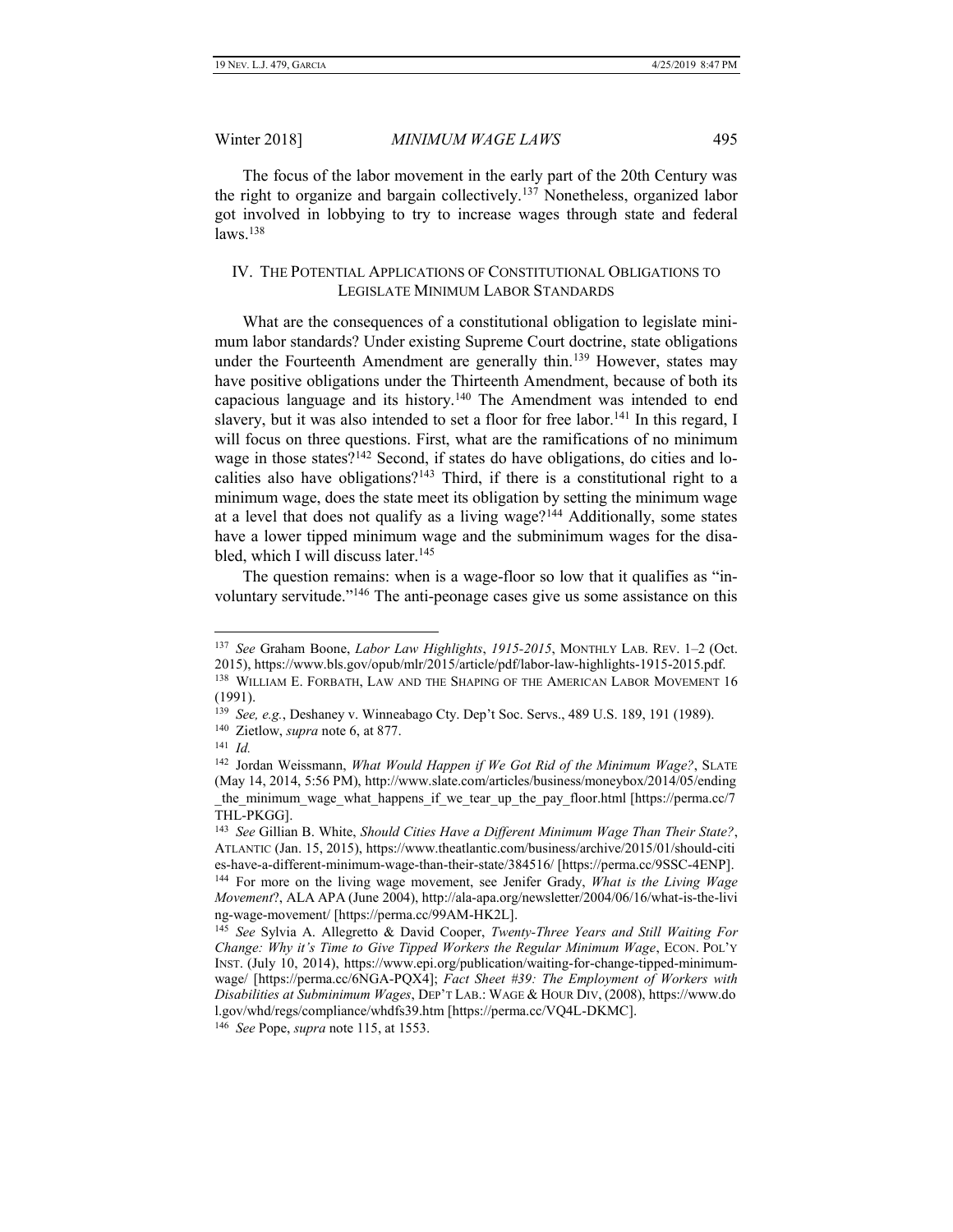question.<sup>147</sup> The courts deemed many arrangements that were formally voluntary as so exploitative as to violate the Thirteenth Amendment.<sup>148</sup> And, if minimum wages are an entitlement, what are the elements of the minimum floor? That is, what is a constitutionally appropriate living wage? Clearly, the definition of a living wage has changed over time. Nonetheless, it seems beyond debate that the minimum wage of twenty-five cents per hour wage in 1938 would not provide a living wage today.<sup>149</sup> The fact that the Constitution does not set or mention a living wage does not undermine the need for governments to try to set a basic living standard.

Finally, what is the effect of no state minimum wage? After all, many states simply tie their state minimum wage to the federal law.<sup>150</sup> In most cases, there will not be an issue as long as there is federal jurisdiction, however there are three problems with that assumption.<sup>151</sup> First, there will be some small employers who are not subject to enterprise coverage, and thus federal law will not apply to them.<sup>152</sup> Second, state minimum wage laws are often more favorable in their remedial options than the FLSA.<sup>153</sup> Finally, *Wal-Mart v. Dukes* raises the issue of whether federal collective action provisions will be effective in the future.<sup>154</sup> Thus, state law class actions will become more important.

In the next section, I will describe four areas where the Thirteenth Amendment can be a framework for challenging the subminimum wages in five areas: (1) prison and detained labor; (2) the "gig economy"; (3) states without minimum wage laws; (4) subminimum wages for disabled workers in sheltered workshops; and (5) State preemption of minimum wage laws. I will explain each of these in turn.

### <span id="page-17-0"></span>*A. Detained and Bonded Labor*

Despite the exception clause which will be described below, prison labor paid below the minimum wage can still be legally problematic under the Thir-

<sup>147</sup> *See* Aviam Soifer, *Federal Protection, Paternalism, and the Virtually Forgotten Prohibition of Voluntary Peonage*, 112 COLUM. L. REV. 1607, 1633–35 (2012).

<sup>148</sup> *Id.* at 1610.

<sup>149</sup> Annalyn Kurtz & Tal Yellin, *Minimum Wage Since 1938*, CNN MONEY (Nov. 3, 2015), https://money.cnn.com/interactive/economy/minimum-wage-since-1938/ [https://perma.cc/P 5JZ-EH22].

<sup>150</sup> *See Minimum Wage Laws in the States*, DEP'T LAB.: WAGE & HOUR DIV. (July 1, 2018), https://www.dol.gov/whd/minwage/america.htm [https://perma.cc/84N8-F67J]. 151 28 U.S.C § 1331 (2012).

<sup>152</sup> *See Fact Sheet #14: Coverage Under the Fair Labor Standards Act (FLSA)*, DEP'T LAB.: WAGE & HOUR DIV. (July 2009), https://www.dol.gov/whd/regs/compliance/whdfs14.htm [h ttps://perma.cc/B6R5-SQY6].

<sup>153</sup> *See generally* Daniel V. Dorris, Comment*, Fair Labor Standards Act Preemption of State Wage-and-Hour Law Claims*, 76 U. CHI. L. REV. 1251 (2009).

<sup>154</sup> *See* Wal-Mart Stores, Inc. v. Dukes, 564 U.S. 338, 356–60 (2011). Enterprise coverage under the Fair Labor Standards Act is found where the enterprise generates a gross annual volume of more than \$500,000. 29 U.S.C. § 203(s)(1)(A) (2012).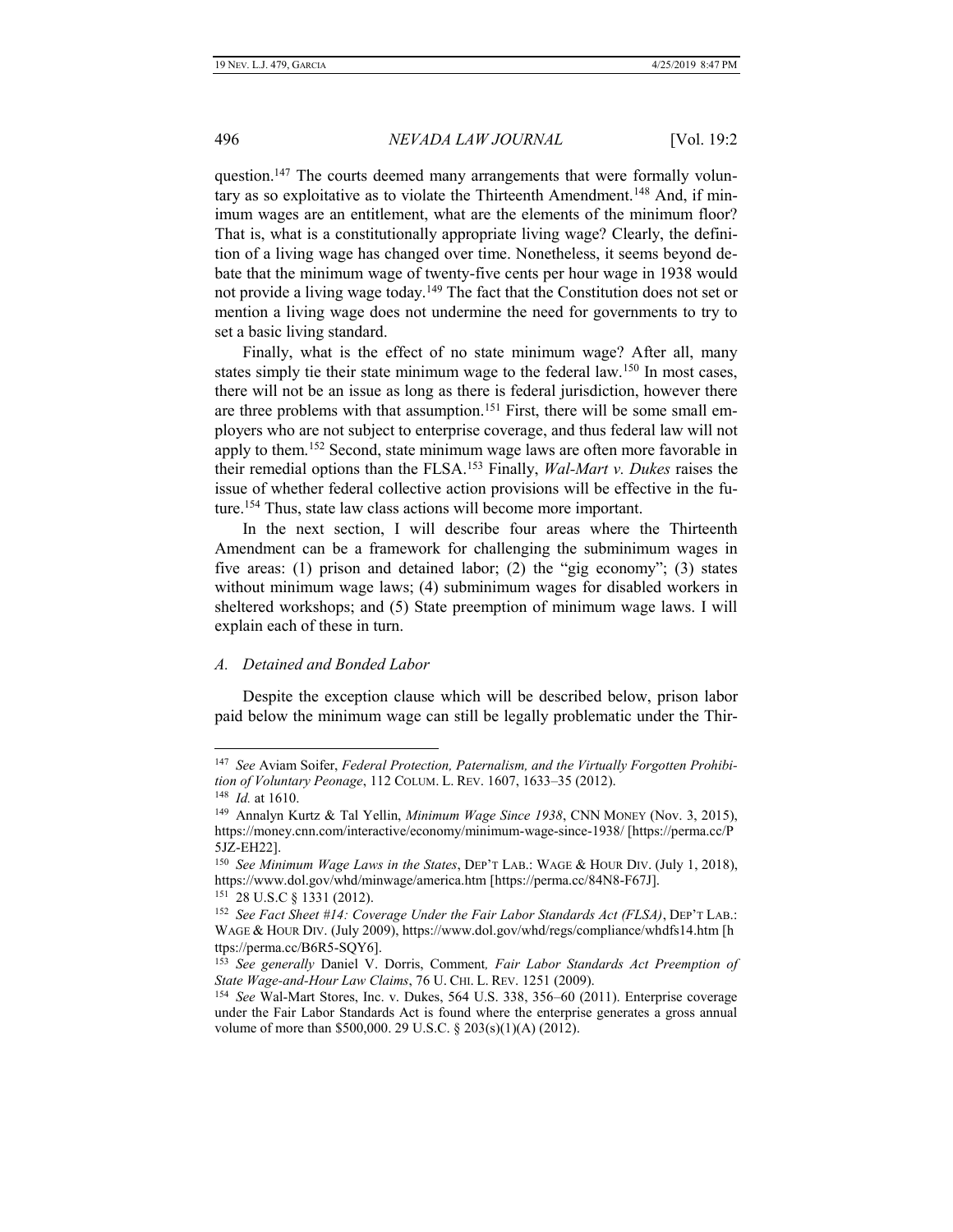teenth Amendment. The "exception clause" in the Amendment exempts work that is "punishment for crime whereof the party shall have been duly convicted" from the prohibition on involuntary servitude.<sup>155</sup> Additionally, the FLSA applies only to employees under the control of an employer.<sup>156</sup> Some courts have held that prisoners who work for the government are categorically not employees, while other courts have suggested that prisoners could be considered employees.<sup>157</sup>

In states that have no state minimum wage the plaintiff was sometimes without relief.<sup>158</sup> The rights of prisoners to receive wages has been contested in several cases.<sup>159</sup> In *Alexander v. Sara, Inc.*, a section 1983 case, the district court held that Louisiana prisoners who were making FLSA claims were not employees.<sup>160</sup> Thus, the district court dismissed their claims.<sup>161</sup>

Many abuses that occur in states where there is no minimum wage are committed against guest workers—they are often paid below the minimum wage.<sup>162</sup> They have sued with the help of the National Guestworkers Alliance and the New Orleans Worker Center for Racial Justice.<sup>163</sup> Recently, workers in South Carolina brought in through the H2-B program to work at the Professional Golf Association tournament alleged violations of the minimum wage and other labor standards.<sup>164</sup>

 $155$  U.S. CONST. amend. XIII, § 1.

<sup>156</sup> *See Fact Sheet #14*, *supra* note 152.

<sup>157</sup> Ruben J. Garcia, *US Prisoners' Strike is Reminder How Commonplace Inmate Labor Is– and That it May Run Afoul of the Law*, CONVERSATION (Aug. 30, 2018, 6:47 AM), https://the conversation.com/us-prisoners-strike-is-reminder-how-commonplace-inmate-labor-is-and-th at-it-may-run-afoul-of-the-law-101948 [https://perma.cc/89FH-Y68C].

<sup>158</sup> *See, e.g.*, Alexander v. Sara, Inc., 559 F. Supp. 42, 42–44 (M.D. La. 1983) (finding no jurisdiction for federal wage claims and no state minimum wage claims under Louisiana law).

<sup>&</sup>lt;sup>159</sup> Compare Vanskike v. Peters, III, 974 F.2d 806, 808 (7th Cir. 1992) (finding inmates could state a claim under the FLSA for unpaid wages), *with* Reimonenq, Jr., v. Foti, Jr., 72 F.3d 472, 475–76 (5th Cir. 1996) (finding that state officials are not employers under the Fair Labor Standards Act as a matter of law); Watson v. Graves, 909 F.2d 1549, 1552–53 (5th Cir. 1990) (holding that inmates could not show that they were compelled to labor and thus could not show a Thirteenth Amendment violation); Patterson v. Oberhauser, 331 F. Supp. 220, 221 (C.D. Cal. 1971) (holding that California's work furlough program does not violate the Thirteenth Amendment). For an excellent discussion of the meaning of employment in these cases, see generally Noah D. Zatz, *Working at the Boundaries of Markets: Prison Labor and the Economic Dimension of Employment Relationships*, 61 VAND. L. REV. 857 (2008).

<sup>160</sup> Alexander v. Sara, Inc., 559 F. Supp. 42, 44 (M.D. La. 1983) (finding no jurisdiction for federal wage claims nor state minimum wage claims under Louisiana law).

<sup>161</sup> *Id.*

<sup>162</sup> *See Category: Litigation*, NAT'L GUESTWORKER ALLIANCE, http://www.guestworkerallia nce.org/category/litigation/ [https://perma.cc/9ATN-56U2] (last visited Nov. 29, 2018). 163 *See id.*

<sup>164</sup> Complaint at 1, Moodie v. Kiawah Island Inn Co., 124 F. Supp. 3d 711 (D.S.C. 2015) (No. 2:15-CV-1097-RMG).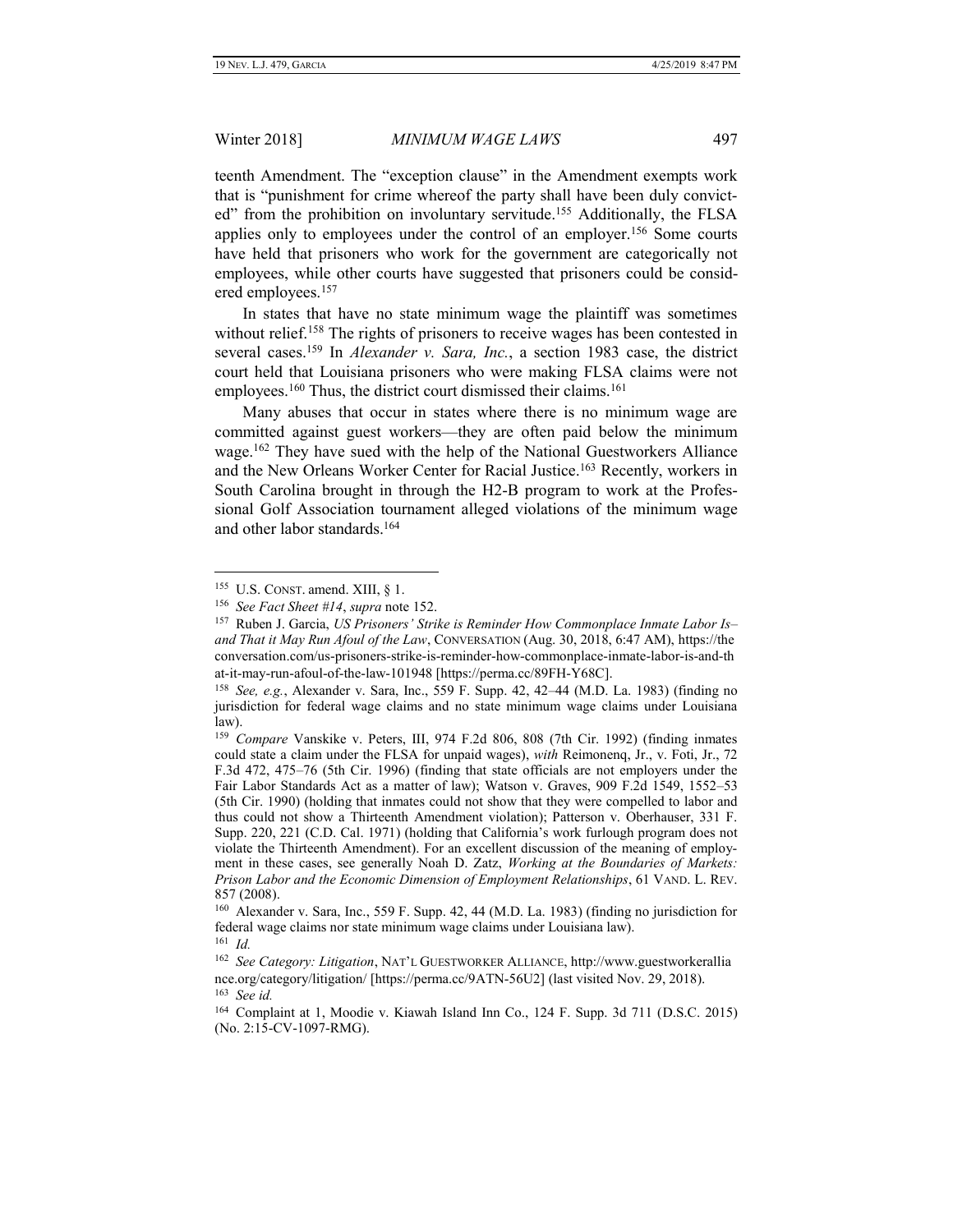As discussed above, the Thirteenth Amendment's exception clause allows for servitude as punishment for commission of a crime.<sup>165</sup> Yet, several immigration detention centers have been sued for violating anti-trafficking laws enacted pursuant to the Thirteenth Amendment and other labor violations.<sup>166</sup> So far, the Thirteenth Amendment claims survived motions to dismiss.<sup>167</sup>

Another important contemporary use of the Thirteenth Amendment has been in litigation challenging conditions in immigration detention centers. The very need for the Thirteenth Amendment's exceptions clause strongly suggests that the Amendment was intended to deal with exploitative labor conditions. Unfortunately, the growing number of detention centers for immigrants has resulted in the detainees performing labor for less than minimum wage.<sup>168</sup> The contractors that operated these facilities and exploited these immigrants, including in some cases young children, were the GEO Group and CoreCivic (previously known as Corrections Corporation of America and sued in many different cases before).<sup>169</sup>

These practices have been challenged in a series of lawsuits in federal court in California and Colorado. In *Sylvester Owino and Jonathan Gomez v. Core-Civic*, plaintiffs represented a class of former civil immigration detainees in Otay Mesa who performed tasks for the defendants, which included cleaning bathrooms, performing barber services for other detainees, and clerical work for Core Civic, for \$1 a day.<sup>170</sup> Plaintiffs allegedly did other work for "no pay at all" upon threat of "confinement, physical restraint, substantial and sustained restriction, deprivation, and violation of their liberty, and solitary confinement."<sup>171</sup> Defendants responded by arguing for a civic duty exception to the Thirteenth Amendment that governments can invoke.<sup>172</sup> The district court rejected the argument, because any civic duty exception would not apply to a contractor such as CoreCivic.<sup>173</sup> Discovery in the case continues.<sup>174</sup>

In *Menocal v. GEO Group*, immigrants in a detention center in Colorado were forced to labor at the facility filed suit against the private contractor that ran the detention facility for forced labor and unpaid wages. The District Court in Colorado denied GEO's motion to dismiss, denied GEO's request for an interlocutory appeal, and so GEO appealed to the Tenth Circuit Court of Ap-

<sup>165</sup> U.S. CONST. amend. XIII, § 1.

<sup>&</sup>lt;sup>166</sup> For example, litigation involving the Geo Group, a private contractor managing immigration detention centers in Colorado, went to the United States Court of Appeals for the Tenth Circuit. *See generally* Menocal v. Geo Group, Inc., 882 F.3d 905 (10th Cir. 2018). 167 *Id.* at 912.

<sup>168</sup> *See, e.g.*, Owino v. CoreCivic, Inc., No.17-CV-1112 JLS (NLS), 2018 WL 2193644, at \*1 (S.D. Cal. May 14, 2018).

<sup>169</sup> *See Menocal*, 882 F.3d at 910; *Owino*, 2018 WL 2193644, at \*1.

<sup>170</sup>  *Owino*, 2018 WL 2193644, at \*1.

<sup>171</sup> *Id.*

<sup>172</sup> *Id.* at \*3.

<sup>173</sup> *Id.* at \*10.

<sup>174</sup> *Id.* at \*28.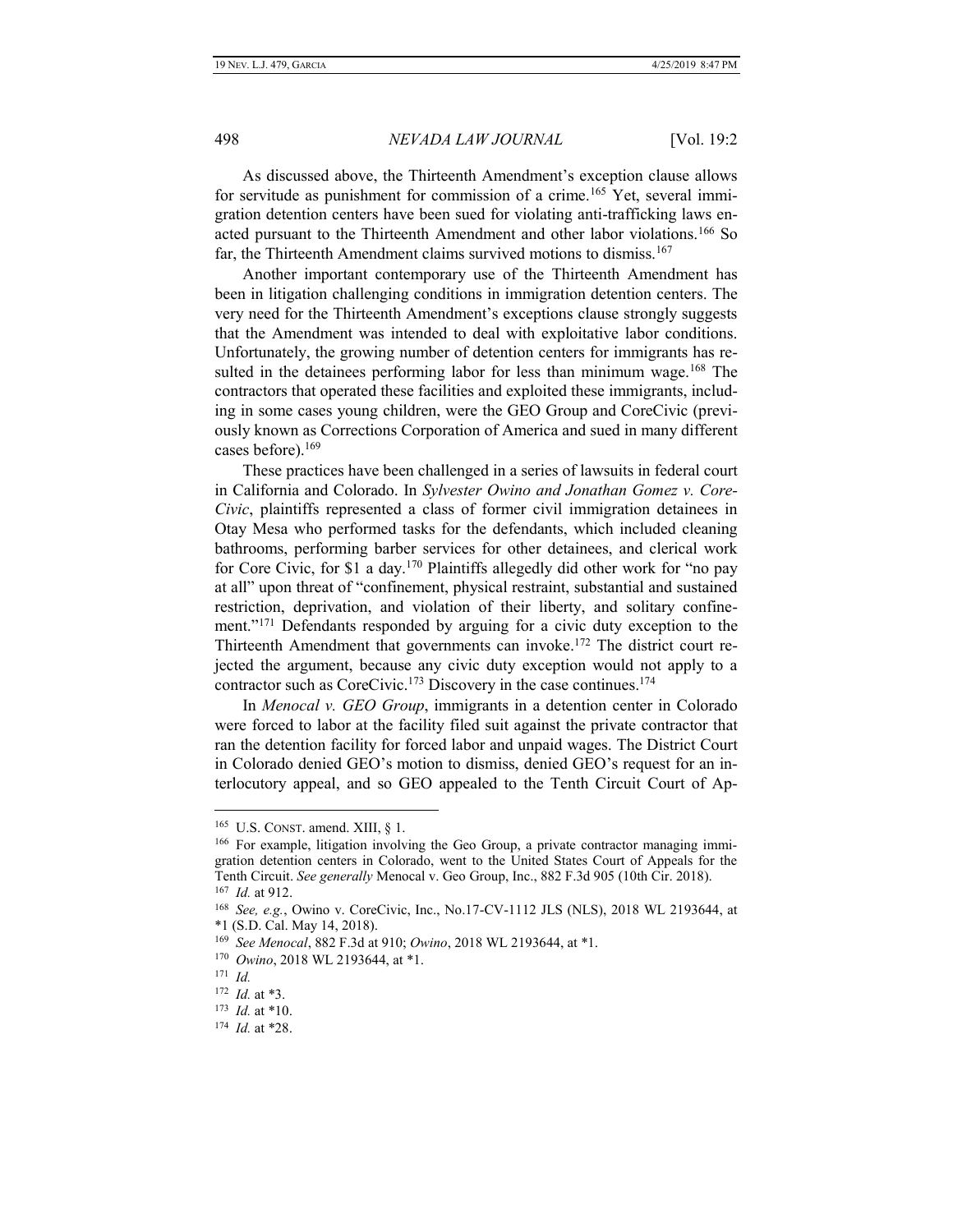peals.<sup>175</sup> As in the *Owino* case discussed above, the defendants raised defenses to the plaintiff's claims based on the Thirteenth Amendment.<sup>176</sup> The Tenth Circuit affirmed the district court's decision and noted that defendants argued that an exception to the Thirteenth Amendment applied for civic duty, but the district court rejected that argument and denied their motion to dismiss.<sup>177</sup> These cases represent the leading edge of what will be a growing challenge to detained and bonded labor.

#### <span id="page-20-0"></span>*B. States' and Cities' Responsibilities in the Gig Economy*

The Thirteenth Amendment may also provide a framework for challenges to federal, state and local government actions which facilitate companies paying subminimum wages in the gig economy. The Fourteenth Amendment has not been held to require the government to enforce federal law.<sup>178</sup> The Thirteenth Amendment, before now, has not been utilized to support better enforcement of state laws. Individual states are responsible for ensuring that chattel slavery is not reintroduced in the United States "or any place subject to their jurisdiction."<sup>179</sup>

Particularly when considering the Thirteenth and the Fourteenth Amendments together, the obligation of states to enforce minimum labor standards becomes clearer. When states support or foster exploitative "independent contractor" arrangements, their support might also be a Thirteenth Amendment violation. There are also a number of specific recent issues involving the new on-demand economy that raise Thirteenth Amendment concerns.<sup>180</sup> Many city and local government are in contractual relationships with companies, like Uber and Lyft, for data sharing and service provision.<sup>181</sup> Governments may be complicit in the exploitation of workers by allowing subminimum wages to exist within their borders. <sup>182</sup>

Recently, workers sued companies, such as Uber, Lyft and Homejoy, for minimum wage and overtime violations on the theory that they are misclassified as employees.<sup>183</sup> Their lawsuits are proceeding in federal court in Califor-

<sup>175</sup> Menocal v. Geo Group, Inc., 882 F.3d 905, 911–12 (10th Cir. 2018).

<sup>&</sup>lt;sup>176</sup> See supra notes 168–70 and accompanying text.

<sup>177</sup> *Menocal*, 882 F.3d at 911–12, 927.

<sup>178</sup> *See* DeShaney v. Winnebago, 489 U.S. 187, 189 (1989).

 $179$  U.S. CONST. amend XIII, § 1.

<sup>180</sup> *See* Shaun King, *How the 13th Amendment Didn't Really Abolish Slavery, but Let it Live on in U.S. Prisons*, N.Y. DAILY NEWS (Sept. 21, 2016), http://www.nydailynews.com/news/n ational/king-13th-amendment-didn-abolish-slavery-article-1.2801218 [https://perma.cc/8DB A-HWFT].

<sup>181</sup> *See* Deepa Das Acevedo, *Unbundling Freedom in the Sharing Economy*, 91 S. CAL. L. REV. 793, 812 (2018).

<sup>182</sup> *See id.* at 831–32.

<sup>183</sup> *See, e.g.*, Carmel DeAmicis, *Homejoy Shuts Down After Battling Worker Classification Lawsuits*, RECODE (July 17, 2015, 11:17 AM), https://www.recode.net/2015/7/17/11614814/ cleaning-services-startup-homejoy-shuts-down-after-battling-worker [https://perma.cc/GRM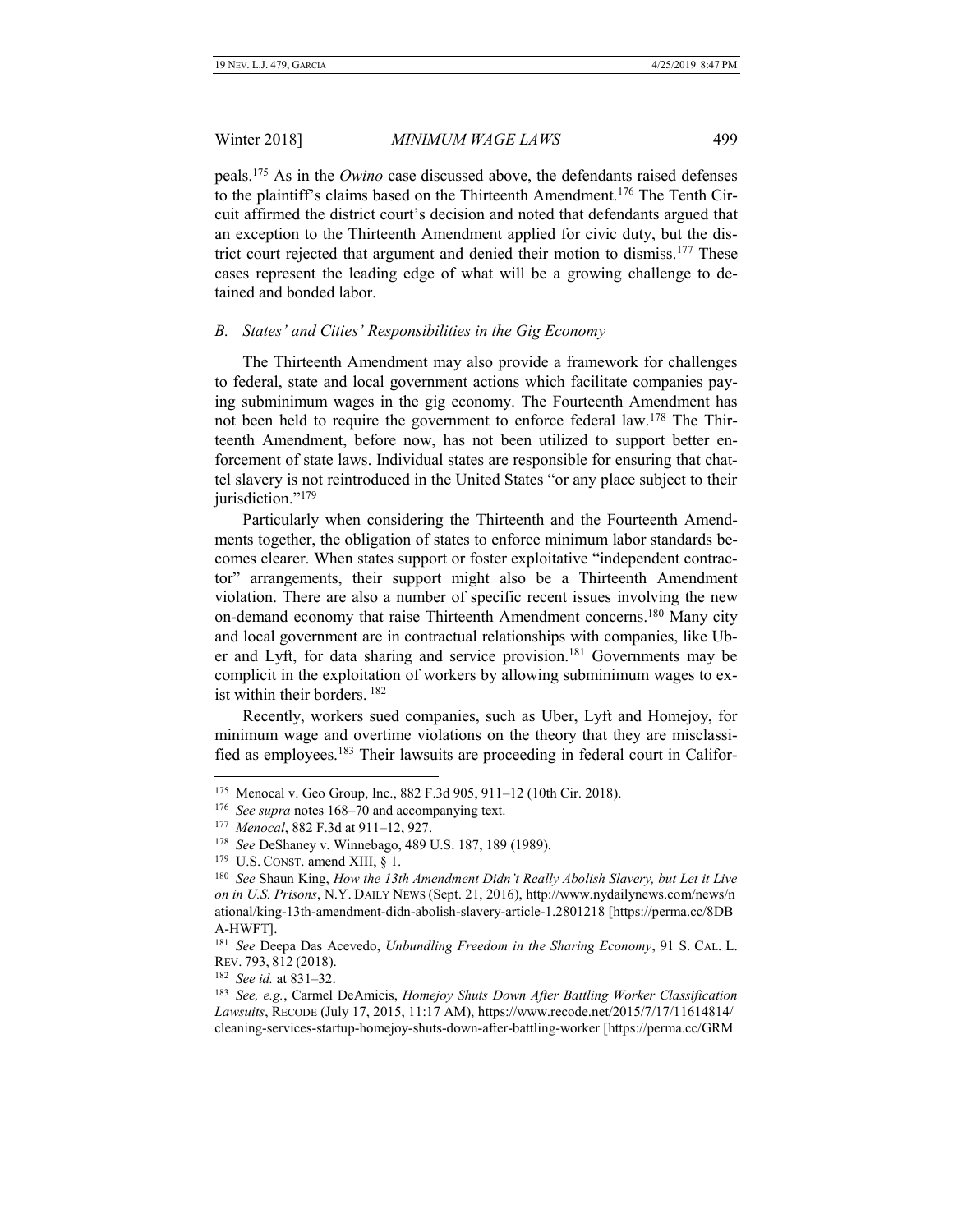nia under both the Fair Labor Standards Act and California law.<sup>184</sup> Some of these lawsuits have been settled, but these cases have led to some decisions that have raised serious questions about whether these arrangements can be legally structured as contractor relationships.<sup>185</sup>

Uber drivers are also given the opportunity to lease their cars from the company.<sup>186</sup> These labor arrangements look very similar to the arrangements that the Supreme Court struck down in cases under the Thirteenth Amendment.<sup>187</sup> Liability under statutes may be premised on employee status, but the Thirteenth Amendment does not depend on whether a worker is an employee or an independent contractor.

But on the chance that they are not employees, the arrangements have many similar characteristics that would run afoul of anti-peonage statutes.<sup>188</sup> They require workers to essentially work off their debt. The ability to sue under the Thirteenth Amendment is limited to the instances where Congress has provided for a cause of action under section two of the Amendment.<sup>189</sup> Another option is for victimized individuals to successfully get federal prosecutors to bring criminal charges under 18 U.S.C. § 241.<sup>190</sup> That statute prohibits conspiracy to deny a person's right to be free from "involuntary servitude," or 18 U.S.C. § 1584, which makes it a crime to "knowingly and willfully" hold another person to involuntary servitude.<sup>191</sup>

In our legal system, criminal statutes require proof beyond a reasonable doubt because of the risk of error in depriving someone of their life or liberty is severe. Since the bar for criminal statutes is understandably high, the need for some affirmative obligation on states and localities to police involuntary servi-

<sup>9-</sup>RQHU]; Tracey Lien, *Uber Sued Again Over Drivers' Employment Status*, L.A. TIMES (May 2, 2016), http://www.latimes.com/business/technology/la-fi-tn-uber-nationwide-class-a ction-20160502-story.html [https://perma.cc/TT4K-5G5X]; Tracey Lien, *Lyft Settles Worker Misclassification Lawsuit for \$12.25 Million*, L.A. TIMES (Jan. 27, 2016), http://www.latimes .com/business/technology/la-fi-tn-lyft-settlement-20160126-story.html [https://perma.cc/MA 2B-CJG9]; Sarah Kessler, *The Gig Economy Won't Last Because It's Being Sued to Death*, FAST CO. (Feb. 17, 2015), https://www.fastcompany.com/3042248/the-gig-economy-wont-la st-because-its-being-sued-to-death [https://perma.cc/ZZ28-K3NY].

<sup>184</sup> *See generally* Lien, *Uber Sued Again*, *supra* note 183; Lien, *Lyft Settles Worker Misclassification Lawsuit*, *supra* note 183.

<sup>185</sup> *See generally* Lien, *Uber Sued Again*, *supra* note 183; DeAmicis, *supra* note 183; Kessler, *supra* note 183.

<sup>186</sup> Uber spun off this part of its business to another company. Tracey Lien, *Uber Reportedly Selling Its Car Leasing Business to Santa Monica Startup Fair.com*, L.A. TIMES (Dec. 26, 2017, 12:00 PM), https://www.latimes.com/business/technology/la-fi-tn-uber-xchange-fair-2 0171226-story.html [https://perma.cc/9L9E-CBTD].

<sup>187</sup> *See* Pollock v. Williams, 332 U.S. 4, 25 (1944); Bailey v. Alabama, 219 U.S. 219, 245 (1911).

<sup>188</sup> *But see* United States v. Kozminski, 487 U.S. 931, 938 (1988).

 $189$  U.S. CONST. amend XIII, § 2.

<sup>190</sup> 18 U.S.C. § 241, § 1584 (2012).

<sup>191</sup> *Id.* §§ 241, 1584.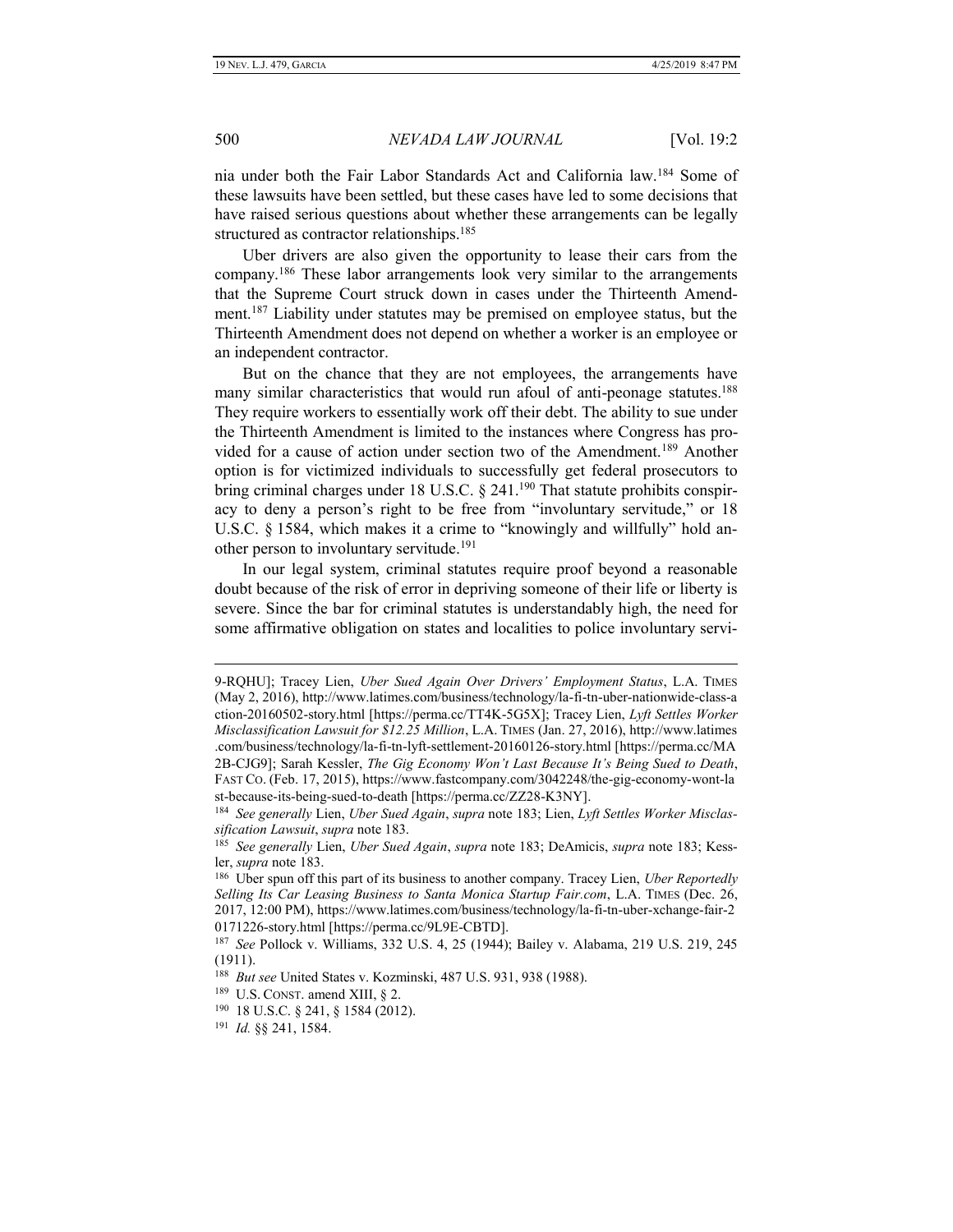tude within its borders is evident.<sup>192</sup> Further, the high degree of prosecutorial discretion that is generally given is another reason why affirmative obligations on the states are important.<sup>193</sup>

In light of these concerns, states must be very careful not to endorse or sanction employment arrangements that approach "involuntary servitude."<sup>194</sup> If new employment arrangements, such as sharing economy, are tantamount to involuntary servitude, then states should join with private attorneys who are already suing these companies to ensure that involuntary servitude does not exist within its borders.<sup>195</sup>

#### <span id="page-22-0"></span>*C. States Without a Minimum Wage*

The Thirteenth Amendment may also provide a basis to legislate minimum wage laws at the state government levels. Forty-five states and the District of Columbia have minimum wage laws.<sup>196</sup> Five states—Alabama, Louisiana, Mississippi, South Carolina, and Tennessee—have no minimum wage law for work that is not covered by the Fair Labor Standards Act.<sup>197</sup> This means that if a worker is not covered by the tests for federal FLSA jurisdiction, they will not have a remedy for poor employment conditions. Generally, if the employer is engaged in interstate commerce or is part of an enterprise with a gross volume of more than \$500,000 per year, it will be subject to the FLSA.<sup>198</sup> But what of recent high-profile instances of domestic servitude? These examples include: guest workers in Florida who were held in slavery and workers on J-1 visas at the Hershey plant in Pennsylvania.<sup>199</sup> While these might also involve criminal

<sup>192</sup> *See Federal Passivity*, HUM. RTS. WATCH (June 1998), https://www.hrw.org/legacy/repor ts98/police/uspo33.htm [https://perma.cc/5MTW-MYQL].

<sup>&</sup>lt;sup>193</sup> Rhonda Brownstein, *Are There Limits to Prosecutorial Discretion?*, SOUTHERN POVERTY L. CTR. (2007), https://www.splcenter.org/fighting-hate/intelligence-report/2003/are-there-li mits-prosecutorial-discretion [https://perma.cc/W3PB-3BLX].

<sup>&</sup>lt;sup>194</sup> For state responsibility for labor violations, see Livadas v. Bradshaw, 512 U.S. 107, 120 (1994).

<sup>&</sup>lt;sup>195</sup> For a discussion of the term "subject to their jurisdiction," see Tobias Barrington Wolff, *Thirteenth Amendment and Slavery in the Global Economy*, 102 COLUM. L. REV. 973, 1042– 44 (2002).

<sup>196</sup> *See Minimum Wage Laws in the States*, DEP'T. LAB.: WAGE & HOUR DIV. (July 1, 2018), https://www.dol.gov/whd/minwage/america.htm [https://perma.cc/4ZTN-JZ8C]. <sup>197</sup> *See id.*

<sup>198</sup> *See Fact Sheet #14*, *supra* note 152.

<sup>199</sup> Anthony Man, *South Florida "Hotspot" for Human Trafficking; Lawmakers Offer Solution*, ORLANDO SUN SENTINEL (Jan. 11, 2018, 4:45 PM), https://www.sun-sentinel.com/news/ nationworld/fl-reg-human-trafficking-visas-deutch-frankel-20180111-story.html [https://per ma.cc/HQA5-TG6B]; Julia Preston, *Foreign Students in Work Visa Program Stage Walkout at Plant*, N.Y. TIMES (Aug. 18, 2011), https://www.nytimes.com/2011/08/18/us/18immig.ht ml [https://perma.cc/7FC4-PVW7].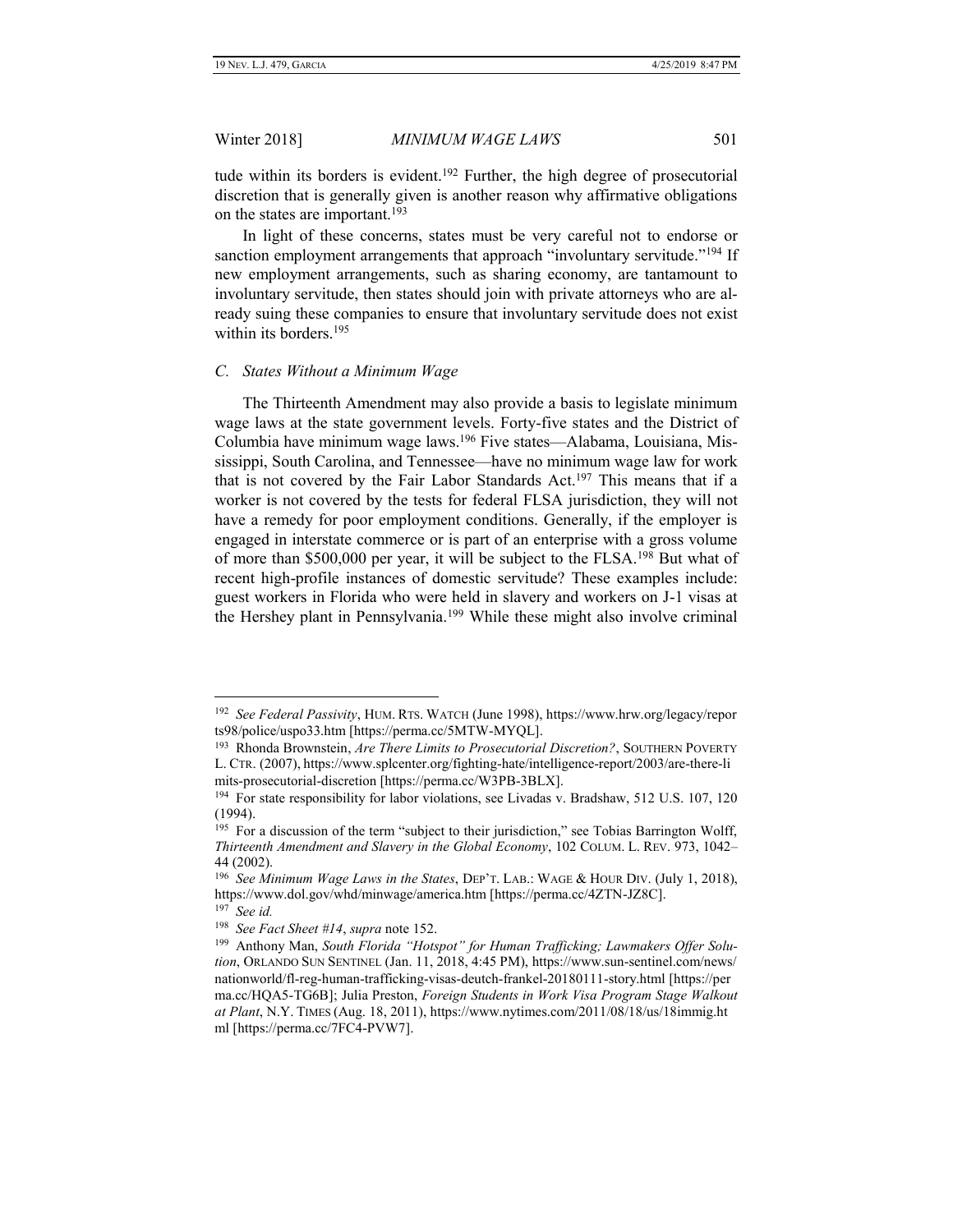violations of trafficking laws, the need to get prosecutors to bring charges can be an obstacle.<sup>200</sup> These instances might not have a minimum wage remedy.<sup>201</sup>

In many of these states, there have been rampant wage abuses, particularly in the aftermath of Hurricane Katrina in 2005.<sup>202</sup> Guest workers brought in to do cleanup by the company Allied Signal were mistreated and sued to recover back wages.<sup>203</sup> Because of inadequate federal resources, there is a higher likelihood that the federal Department of Labor will not police the working conditions of all the state residents.<sup>204</sup>

# <span id="page-23-0"></span>*D. Subminimum Wages: Disabled and Tipped Workers*

An unequal floor for wage labor goes against the spirit and intent of the Thirteenth Amendment. As the above discussion shows, there are a number of exemptions to the minimum wage under the FLSA.<sup>205</sup> Some of these disparities have been implemented in different ways.<sup>206</sup> What happens when Congress or the Department of Labor allows for some workers to be paid less than the minimum wage? In certain instances, the federal government has sanctioned subminimum wages for disabled and tipped workers.<sup>207</sup> For disabled workers, the rationale is that employers might be less inclined to hire disabled workers if they have to be paid the same as non-disabled workers under 29 U.S.C.  $§$  214(c).<sup>208</sup> Some of the workers in sheltered workshops—workplaces for disabled workers that are segregated from the rest of the workplace—may be earn-

<sup>200</sup> *See Domestic Servitude, an Especially Hidden Form of Labor Trafficking*, HUM. RTS. FIRST (Aug. 2, 2016), http://www.humanrightsfirst.org/blog/domestic-servitude-especially-hi dden-form-labor-trafficking [https://perma.cc/SCU6-ZQX8].

<sup>&</sup>lt;sup>201</sup> If there is a lack of minimum wage remedies under federal law, the state law would fill gaps. But if there is no minimum wage, the worker would be without a remedy. *See Student Guestworkers at Hershey Plant Allege Exploitative Conditions*, HUFFINGTON POST (Aug. 17, 2011, 10:14 PM), https://www.huffingtonpost.com/2011/08/17/student-guestworkers-at-hers hey-plant\_n\_930014.html [https://perma.cc/LU5N-LKVX]; Man, *supra* note 199.

<sup>202</sup> *See* Griselda Nevarez, *Latino Workers Helped Rebuild New Orleans, But Many Weren't Paid*, NBC NEWS (Aug. 28, 2015, 4:17 AM), https://www.nbcnews.com/storyline/hurricanekatrina-anniversary/latino-workers-helped-rebuild-new-orleans-many-werent-paid-n417571 [https://perma.cc/PL6D-U9WZ].

<sup>203</sup> *See* Michelle Chen, *These Workers Came from Overseas to Help Rebuild After Hurricane Katrina—and Were Treated Like Prisoners*, NATION (Feb. 20, 2015), https://www.then ation.com/article/these-workers-came-overseas-help-rebuild-after-hurricane-katrina-and-wer e-treated-prison [https://perma.cc/K4VB-CZXS].

<sup>204</sup> *See Case Studies from Ongoing Work Show Examples in Which Wage and Hour Division Did Not Adequately Pursue Labor Violations*, GEN. ACCOUNTABILITY OFF.: DEP'T LAB. 2–6 (July 15, 2008), https://www.gao.gov/new.items/d08973t.pdf.

<sup>205</sup> *See Subminimum Wage*, DEP'T LAB., https://www.dol.gov/general/topic/wages/subminim umwage [https://perma.cc/CD33-GYJ6] (last visited Nov. 11, 2018); *see also Minimum Wages for Tipped Employees*, DEP'T LAB. (Jan. 1, 2018), https://www.dol.gov/whd/state/tipp ed.htm [https://perma.cc/3DKN-UP59].

<sup>206</sup> *See Minimum Wages*, *supra* note 205.

<sup>207</sup>  *See Subminimum Wage*, *supra* note 205.

<sup>208</sup> *See* 29 U.S.C. § 214(c) (2012).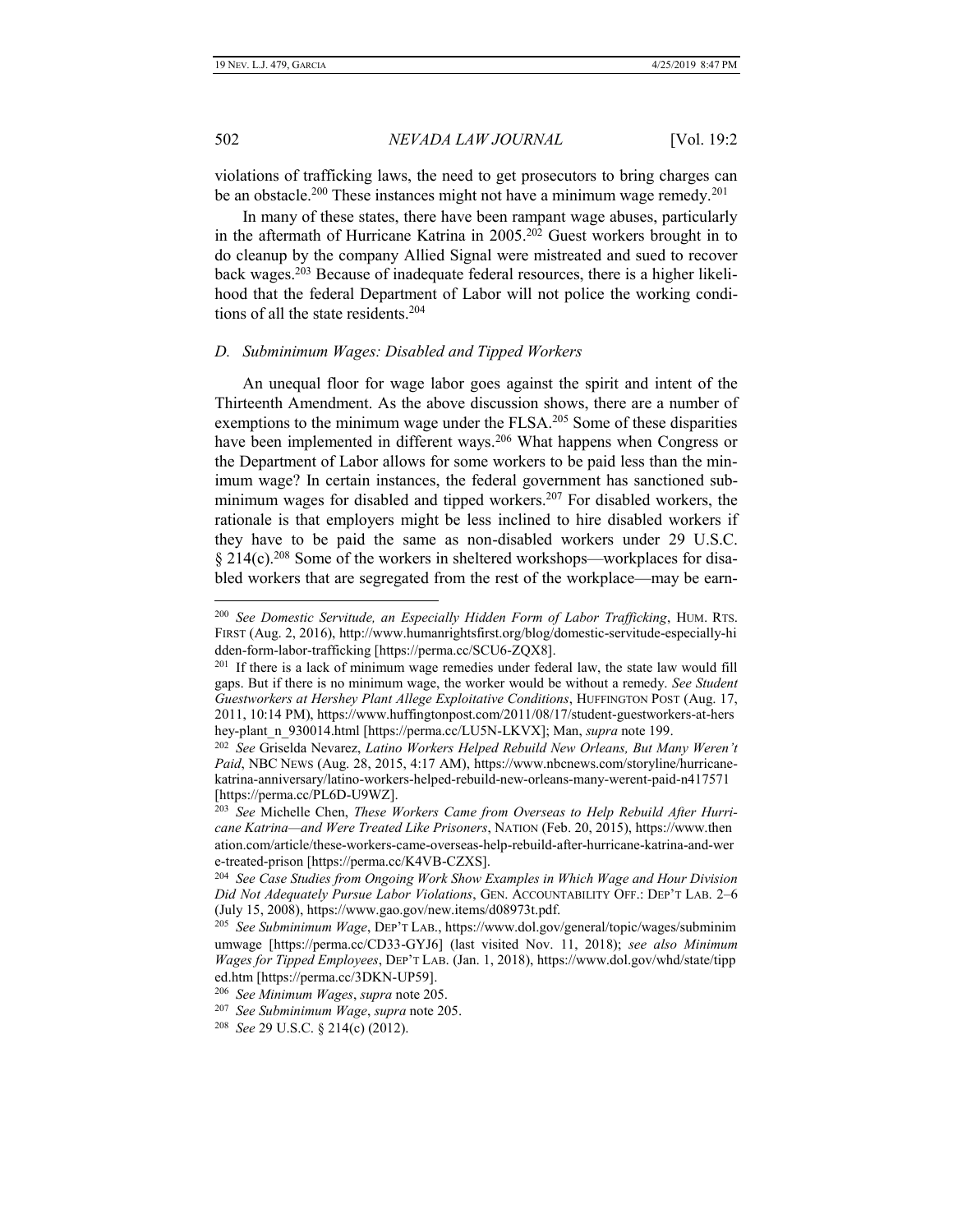$\overline{a}$ 

#### Winter 2018] *MINIMUM WAGE LAWS* 503

ing less than one dollar an hour.<sup>209</sup> This disparity occurs even when disabled workers have made great strides in other areas of law. For example, even with the passage of the Americans with Disabilities Act of 1990, which required employers to offer reasonable accommodations to people with disabilities, disabled employees are still subjected to disparate wage treatment because they earn less than the minimum wage in sheltered workshops.<sup>210</sup>

The benefits of the sheltered workshops provision of the FLSA will continue to be debated, but a question remains whether Congress should have legislated subminimum wages in light of the Thirteen Amendment.<sup>211</sup> Does the exemption for sheltered workshops rise to the level of involuntary servitude? Again, a broad interpretation of the Thirteenth Amendment suggests yes, but even without the broad interpretation the creation of classes of labor seems counter to the universal nature of the Thirteenth Amendment.<sup>212</sup>

The justification for a lower wage for tipped workers is even more elusive—the amount they receive from customers will remedy any deficiencies in the minimum wage.<sup>213</sup> Tipped workers can be paid as low as \$2.13 per hour in states (currently forty-seven of them).<sup>214</sup> There are many instances where employees cannot live on the subminimum wage.<sup>215</sup> The Restaurant Opportunity Council (ROC) took the lead in arguing for an end to the tipped minimum

<sup>209</sup> Lydia DePillis, *Disabled People are Allowed to Work for Pennies Per Hour—But Maybe Not for Much Longer: The Era of the "Sheltered Workshop" is on the Way Out*, WASH. POST (Feb. 12, 2016), https://www.washingtonpost.com/news/wonk/wp/2016/02/12/disabled-peop le-are-allowed-to-work-for-pennies-per-hour-but-maybe-not-for-much-longer/?utm\_term=.c b1c75c2996e [https://perma.cc/89Y8-QAEN].

<sup>210</sup> *See* Samuel R. Bagenstos, *Disability Rights and Labor: Is This Conflict Really Necessary?* 92 IND. L.J. 277, 289–90 (2016); Samuel R. Bagenstos, *The Case Against the Section 14(c) Subminimum Wage Program*, GA. ADVOC. OFF. (2011), http://thegao.org/wp-content/u ploads/2012/09/14c\_report\_sam\_bagenstos-1.pdf [https://perma.cc/S2VX-2KM8]; *see also* Americans with Disabilities Act of 1990, Pub. L. 101-336, 104 Stat. 327 (1990).

<sup>211</sup> *See generally* Bagenstos, *The Case Against the Section 14(c)*, *supra* note 210.

<sup>212</sup> *See generally* Alexander Tsesis, *Into the Light of Day: Relevance of the Thirteenth Amendment to Contemporary Law*, 112 COLUM. L. REV. 1447 (2012) (addressing the Thirteenth Amendment in relation to other constitutional provisions, the significance of the Amendment in restructuring federalism, the limits of the Amendment's grant of congressional and judicial authority, and the implications to current affairs and contemporary constitutional theory); James Gray Pope, *Labor's Constitution of Freedom*, 106 YALE L.J. 941, 945–46 (1997).

<sup>213</sup> *See* Dana Liebelson, *The Minimum Wage Loophole That's Screwing Over Waiters and Waitresses*, MOTHER JONES (May 12, 2014, 10:00 AM), http://www.motherjones.com/politic s/2014/05/minimum-wage-tip-map-waiters-waitresses-servers/ [https://perma.cc/CS8W-AH GY]; *see also Fair Labor Standards Advisor*, DEP'T LAB., https://webapps.dol.gov/elaws/faq /esa/flsa/002.htm [https://perma.cc/3EUS-C3TK].

<sup>214</sup> *See Fair Labor Standards Advisor*, *supra* note 213.

<sup>215</sup> *See* Kathryn Casteel, *The Minimum Wage Movement is Leaving Tipped Workers Behind*, FIVETHIRTYEIGHT (Feb. 7, 2017), https://fivethirtyeight.com/features/the-minimum-wage-m ovement-is-leaving-tipped-workers-behind [https://perma.cc/MDB4-MYC2].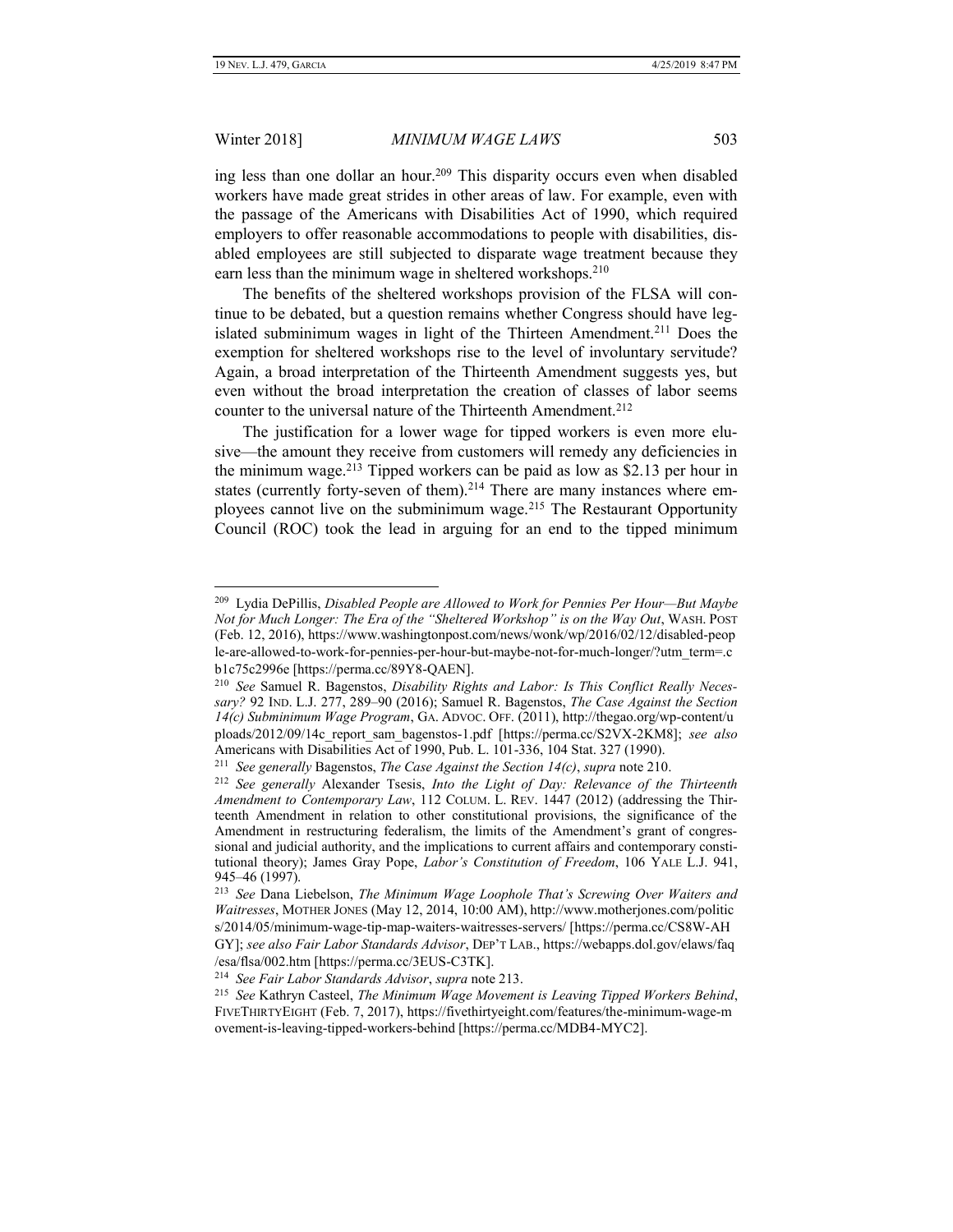wage.<sup>216</sup> They catalogued the many instances where workers have made less than the federal minimum wage because of "off nights" or "off shifts."<sup>217</sup>

One might look at a restaurant worker's entire day's or week's wage and see a higher minimum wage. $218$  Once again, however, the underlying problem is applying unequal minimum wages to certain classes of workers.<sup>219</sup> The idea that exemptions are just part of the legislative process should not mean that some workers fall below the floor for minimum decent working conditions.<sup>220</sup> Thus, even if it is hard to fit the practices of tipped employment into the phrase "involuntary servitude," the practice of paying a class of workers below the minimum wage runs counter to the spirit of a floor for all workers.

Also, the tipped minimum wage allows for employers to shift responsibility for payment of wages to consumers.<sup>221</sup> This runs counter to the employer's final responsibility for wages. Some states do not allow the employer to take a credit against the minimum wage for employer tips, but forty-five states allow a tip credit.<sup>222</sup> This means that the employer's responsibility is as little as \$2.13 per hour, and the difference between that and the minimum wage (which can vary between \$7.25 and \$15 per hour) can be made up by tips received by the employee.<sup>223</sup>

There are strong policy reasons why the FLSA should be amended to abolish the tipped minimum wage. The race and gender legacies of these differences provide further reason why the tipped minimum wage should be eliminated. The tipped minimum wage was created as a way to pay women and minority servers less.<sup>224</sup> Under "the equal floor" theory labor standards engrained in the Thirteenth and Fourteenth Amendments, the tipped minimum wage should not continue to exist.

<sup>216</sup> *End Legacy of Slavery: #1FairWage For All!*, RESTAURANT OPPORTUNITIES CTRS. UNITED, http://act.rocunited.org/p/dia/action3/common/public/?action\_KEY=23603 [https:// perma.cc/N6S9-U34D] (last visited Dec. 30, 2018).

<sup>217</sup> *Our Tips Belong to Us: Overcoming the National Restaurant Association's Attempt to Steal Workers' Tips, Perpetuate Sexual Harassment, and Maintain Racial Exploitation*, RESTAURANT OPPORTUNITIES CTRS. UNITED 2 (Oct. 2017), www.rocunited.org/publications/o ur-tips-belong-to-us [https://perma.cc/Q3FZ-NAML].

<sup>218</sup> *See* KERRY SEGRAVE, TIPPING: AN AMERICAN SOCIAL HISTORY OF GRATUITIES 118 (1998).

<sup>219</sup> *End Legacy of Slavery*, *supra* note 216.

<sup>220</sup> *See* SARU JAYARAMAN, FORKED: A NEW STANDARD FOR AMERICAN DINING 8 (2016).

<sup>221</sup> *See* L.A. Times Editorial Board, *In Hiking the Minimum Wage, Don't Leave Tipped Workers Behind*, L.A. TIMES (May 3, 2015, 5:00 AM), http://www.latimes.com/opinion/edit orials/la-ed-tipped-minimum-wage-20150503-story.html [https://perma.cc/6N6J-YKK3].

<sup>222</sup> *See Minimum Wages*, *supra* note 205.

<sup>223</sup> *See id.*

<sup>224</sup> *See* SARU JAYARAMAN, BEHIND THE KITCHEN DOOR 117–56 (2013); SEGRAVE, *supra* note 218, AT 51–52.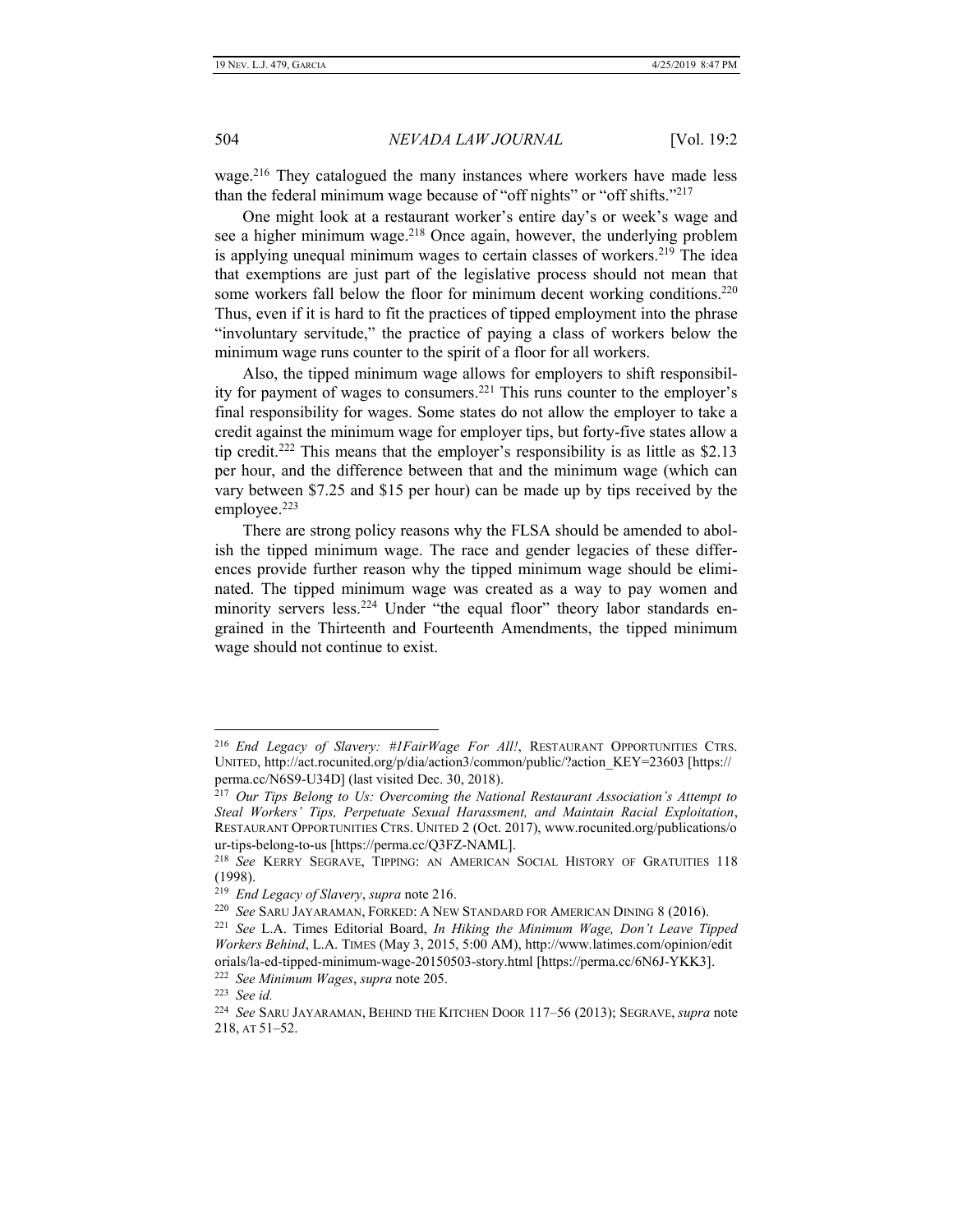#### <span id="page-26-0"></span>*E. Preemption of Local Minimum Wage Laws*

One example of the constitutional litigation strategy described above can be seen in the Eleventh Circuit Court of Appeals.<sup>225</sup> In 2016, the city council of Birmingham, Alabama passed the Minimum Wage Act which increased the City minimum wage to \$10.10, from the federally mandated \$7.25 an hour.<sup>226</sup> The State of Alabama legislature responded by preventing local governments in the State from enacting a higher minimum wage level than the state minimum.<sup>227</sup> In *Lewis v. the Governor of Alabama*, the NAACP and the plaintiffs challenged the preemption in federal court alleging violations of: (1) the Thirteenth Amendment; (2) the Fourteenth Amendment; and (3) the Voting Rights Act.<sup>228</sup>

The District Court dismissed the lawsuit on the grounds that there was no standing and there was no plausible theory upon which relief could be granted in the complaint.<sup>229</sup> The Eleventh Circuit reversed the dismissal, holding that the plaintiffs stated a claim based on past precedents that found that seemingly neutral municipal actions could be taken for discriminatory purposes.<sup>230</sup> In 2014, the United States Supreme Court interpreted these precedents in *Schuette v. Coalition to Defend Affirmative Action*. <sup>231</sup> There, the Court held that the State of Michigan did not violate the Equal Protection Clause by passing a law that repealed affirmative action.<sup>232</sup>

Even after the Supreme Court's decision in *Schuette*, the Eleventh Circuit in *Lewis* held that the political process theory remained, and the repeal of the minimum wage laws could be an equal protection violation.<sup>233</sup> There, the court found that there could be a discriminatory purpose to the law.<sup>234</sup> As Judge Conway for the majority opened in his opinion, one day the residents of Birmingham had a raise, and the next day they did not.<sup>235</sup> The court remanded the case to the district court so that discovery can be conducted on whether there was discriminatory intent in passing the law.<sup>236</sup>

A litigation strategy to bring the Thirteenth Amendment into public constitutional dialogue is beginning, but it will be a long discussion for several reasons. First, the Amendment is not self-enforcing, and requires congressional

<sup>225</sup> *See* Lewis v. Governor of Ala., 896 F.3d 1282, 1294 (11th Cir. 2018).

<sup>226</sup> *Id.* at 1287.

<sup>227</sup> *Id.* at 1288.

<sup>228</sup> *Id.*

<sup>229</sup> *Id.* at 1288–89.

<sup>230</sup> *See, e.g.*, Hunter v. Erickson, 393 U.S. 385 (1969); *see also* Village of Arlington Heights v. Metro. Hous. Dev. Corp., 429 U.S. 252 (1977).

<sup>&</sup>lt;sup>231</sup> Schuette v. Coal. to Defend Affirmative Action, 572 U.S. 291, 291–97 (2014).

<sup>232</sup> *Id.* at 314.

<sup>233</sup> *See Lewis*, 896 F.3d at 1299.

<sup>234</sup> *Id.* at 1297.

<sup>235</sup> *Id.* at 1288.

<sup>236</sup> *Id.* at 1297.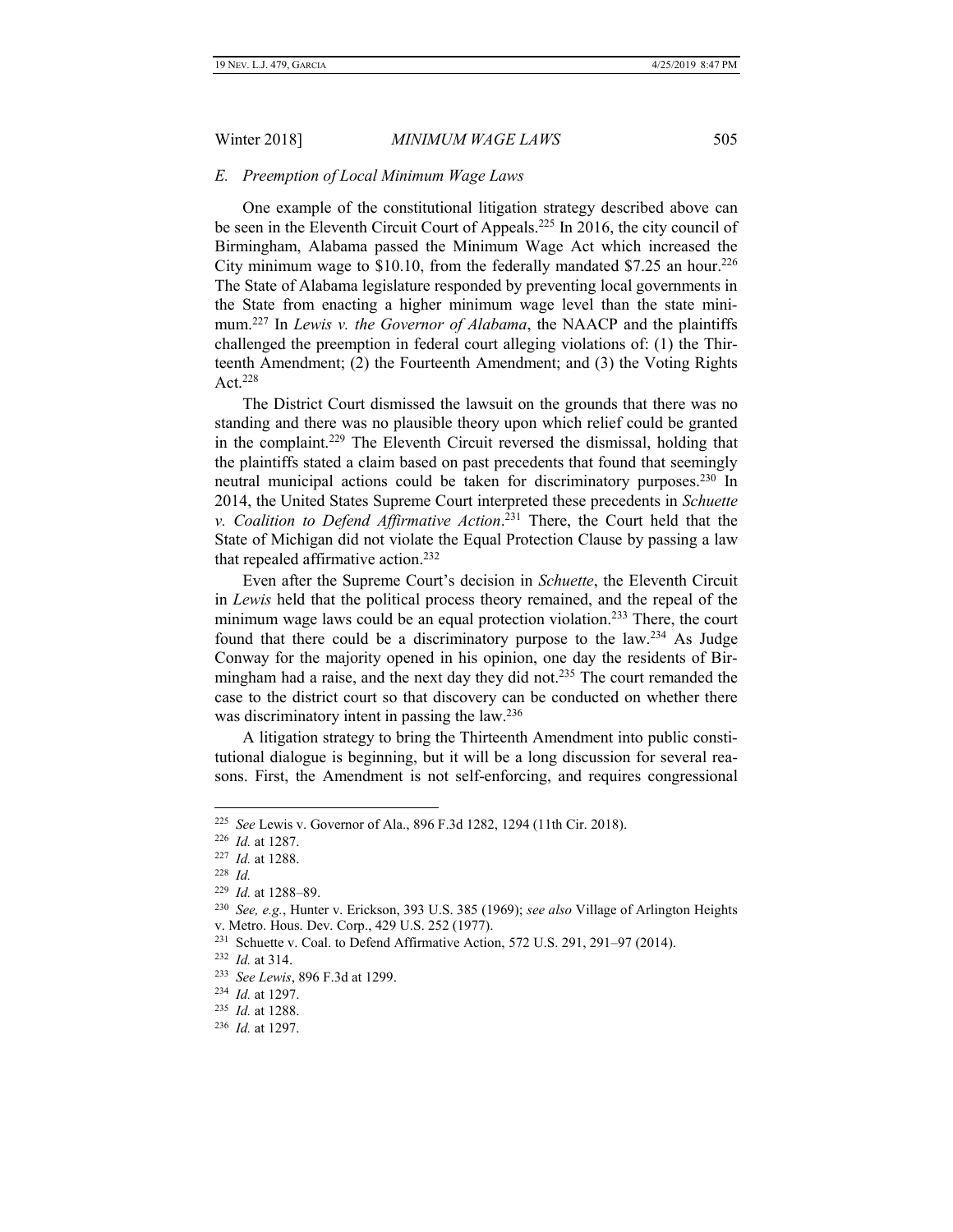action as a basis for litigation. Congress has done this before in the antipeonage, hate crimes, and human trafficking statutes.<sup>237</sup> With Congress very unlikely to enact new legislation enforcing the Thirteenth Amendment, a litigation campaign very similar to the welfare rights movement under the Fourteenth Amendment is necessary.<sup>238</sup> There are formidable conceptual obstacles to judges thinking differently about the Thirteenth Amendment.<sup>239</sup> For one, there is much less litigation and case law under the Thirteenth Amendment. Further, parties have been hesitant to utilize it because it seen simply as the Amendment that ended the Civil War.

The question for advocates of better labor standards is how to change the thinking of the public about the Thirteenth Amendment, as a way to improve labor standards.<sup>240</sup> The most often used example of popular constitutionalism is the gun-rights movement and its elevation of the Second Amendment from the constitutional wilderness to an individual right that the public frequently invokes.<sup>241</sup>

Several scholars have argued for the Thirteenth Amendment to become a kind of Second Amendment for the labor movement.<sup>242</sup> However, several important distinctions should be noted. First, for much of its history, the gun rights movement did not utilize the Second Amendment as a reason to resist gun regulation until 1968.<sup>243</sup> That year Congress passed comprehensive federal gun legislation.<sup>244</sup> According to Adam Winkler in *Gun Fight*, it was a public campaign for nearly forty years before the Supreme Court's decision in *District of Columbia v. Heller* that led to seeing the Second Amendment as an individual right.<sup>245</sup> This tells us that the road to constitutionalizing labor rights will have to start with significant inroads made on the domestic statutory front. Fortunately, as Professor Kate Andrias argues, there is a new constitutionalism at work in the labor movement.<sup>246</sup> This includes a growing interest in a range of

<sup>237</sup> *See* Maria L. Ontiveros, *Noncitizen Immigrant Labor and the Thirteenth Amendment: Challenging Guest Worker Programs*, 38 U. TOL. L. REV. 923, 932–33 (2007) (analyzing "guest worker programs" through the Thirteenth Amendment).

<sup>238</sup> *See* tenBroek, *supra* note 100, at 200 (investigating the Thirteenth Amendment's historical purposes).

<sup>239</sup> *See* Bailey v. Alabama, 219 U.S. 219, 227–28 (1911).

<sup>240</sup> *See id.* at 240–41.

<sup>241</sup> *See* Reva B. Siegel, *Dead or Alive: Originalism as Popular Constitutionalism in* Heller, 122 HARV. L. REV. 191, 239–40 (2008).

<sup>242</sup> *See generally* ADAM WINKLER, GUNFIGHT: THE BATTLE OVER THE RIGHT TO BEAR ARMS IN AMERICA (2011).

<sup>243</sup> 18 U.S.C. § 921 (2012).

<sup>244</sup> Rebecca E. Zietlow, *Free at Last! Anti-Subordination and the Thirteenth Amendment*, 90 B.U. L. REV. 255, 311–12 (2010) (discussing how section 2 of the Thirteenth Amendment is a source of rights for individuals to belong and participate in our society).

<sup>245</sup> *See generally* District of Columbia v. Heller, 554 U.S. 570 (2008); WINKLER, *supra* note 242.

<sup>246</sup> *See* Kate Andrias, *The New Labor Law*, 126 YALE L.J. 2, 9 (2016) (identifying a new labor law that has the potential to help achieve greater equality, both economic and political).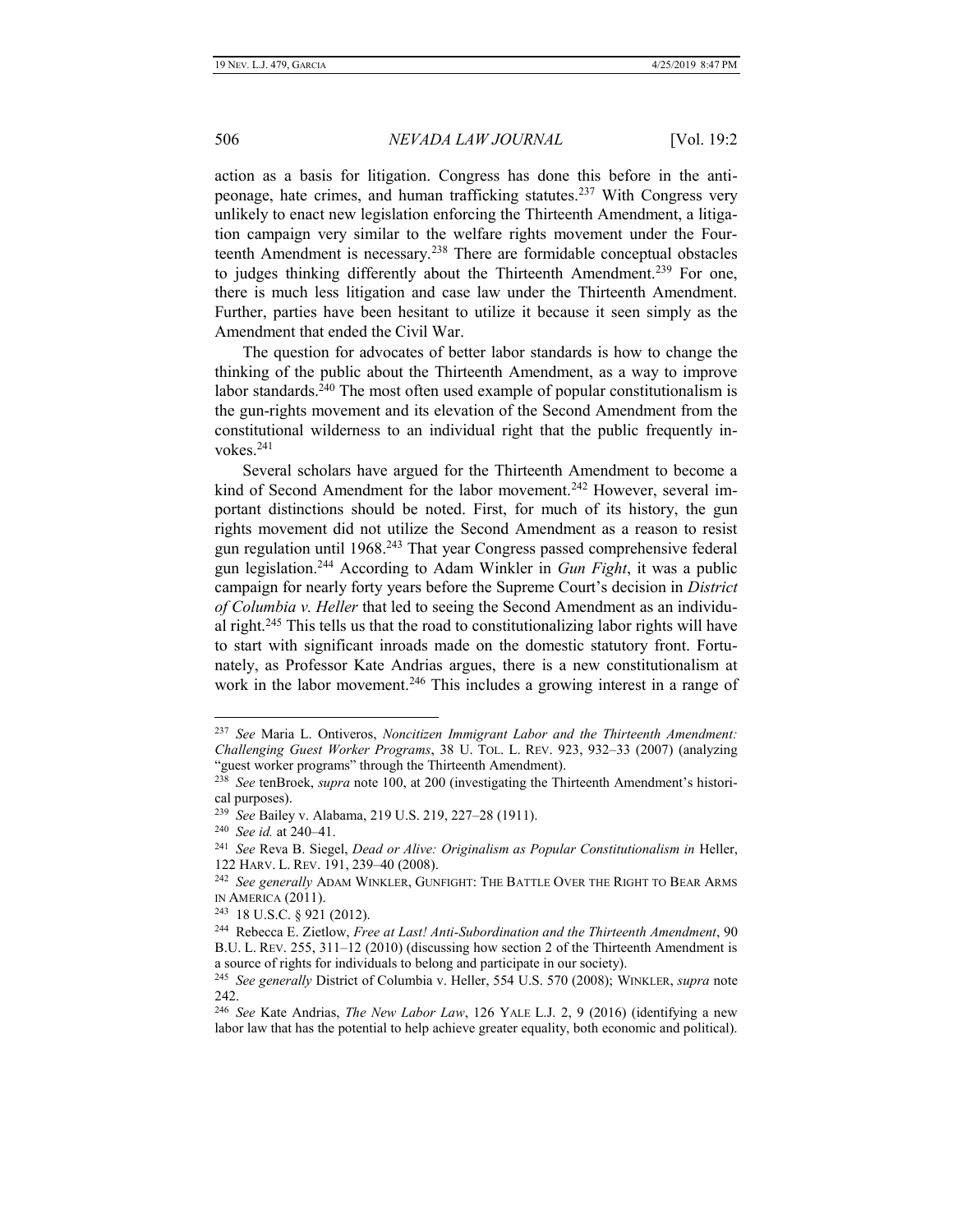state and local measures that provide the minimums that federal statutes have failed to provide. The Thirteenth Amendment is part of the new constitutionalism in the labor movement of the future.

# **CONCLUSION**

<span id="page-28-0"></span>The foregoing examples of inequalities in minimum wage laws show the need for an underlying normative theory of an equal floor for labor and obligations on governments to protect workers within their borders. In this Article, I have argued that the Thirteenth Amendment provides that underlying theory. The Reconstruction Amendments fundamentally changed the balance between the federal and state governments. It has long been accepted that the ratification of the Thirteenth Amendment one hundred and fifty years ago did more than simply end the institution of slavery in the United States. The Supreme Court has stated in various cases that the Amendment was intended to protect a system of free labor, to prohibit arrangements that prevent the right to quit, oppressive work arrangements, and the "badges and incidents" of slavery.<sup>247</sup> The Amendment is also the only one to formally breach the public/private wall that dominates the rest of constitutional law.<sup>248</sup> Of course, slavery did not include only the lack of payment but a system of violence and economic oppression organized around white supremacy. But the vestiges of that system have continued since 1865 through low wages, racially based pay disparities, and employer-employee power relations. And that is exactly the point—the work of the Thirteenth Amendment is not complete as long as there are systems of economic subordination like subminimum wages, tipped wages, and employee misclassification schemes. The ability of the Thirteenth Amendment to provide for a fair system of free labor, including both the right and *the ability* to quit, is jeopardized when some workers are working for less than the minimum wage. For this reason, states should be constitutionally obligated to legislate and enforce a minimum wage that protects the dignity of workers and the work that they do.

The current debate about prison labor raises the issue of wages for work once again. If the Amendment is not about wages, why is prison labor for no wages justified by the exception clause of the Thirteenth Amendment? The ongoing debate over the meaning of "slavery" and "involuntary servitude" will continue. As long as that debate remains contested, examples of subminimum wages and denial of the minimum wage to low wage workers will continue. There is much to do, but as long as this debate continues, minimum wage laws will remain a part of the floor for free labor envisioned by the Thirteenth Amendment.

<sup>247</sup> *See* Jones v. Alfred H. Mayer Co. et al., 392 U.S. 409, 439 (1968).

<sup>248</sup> *See id.* at 413.